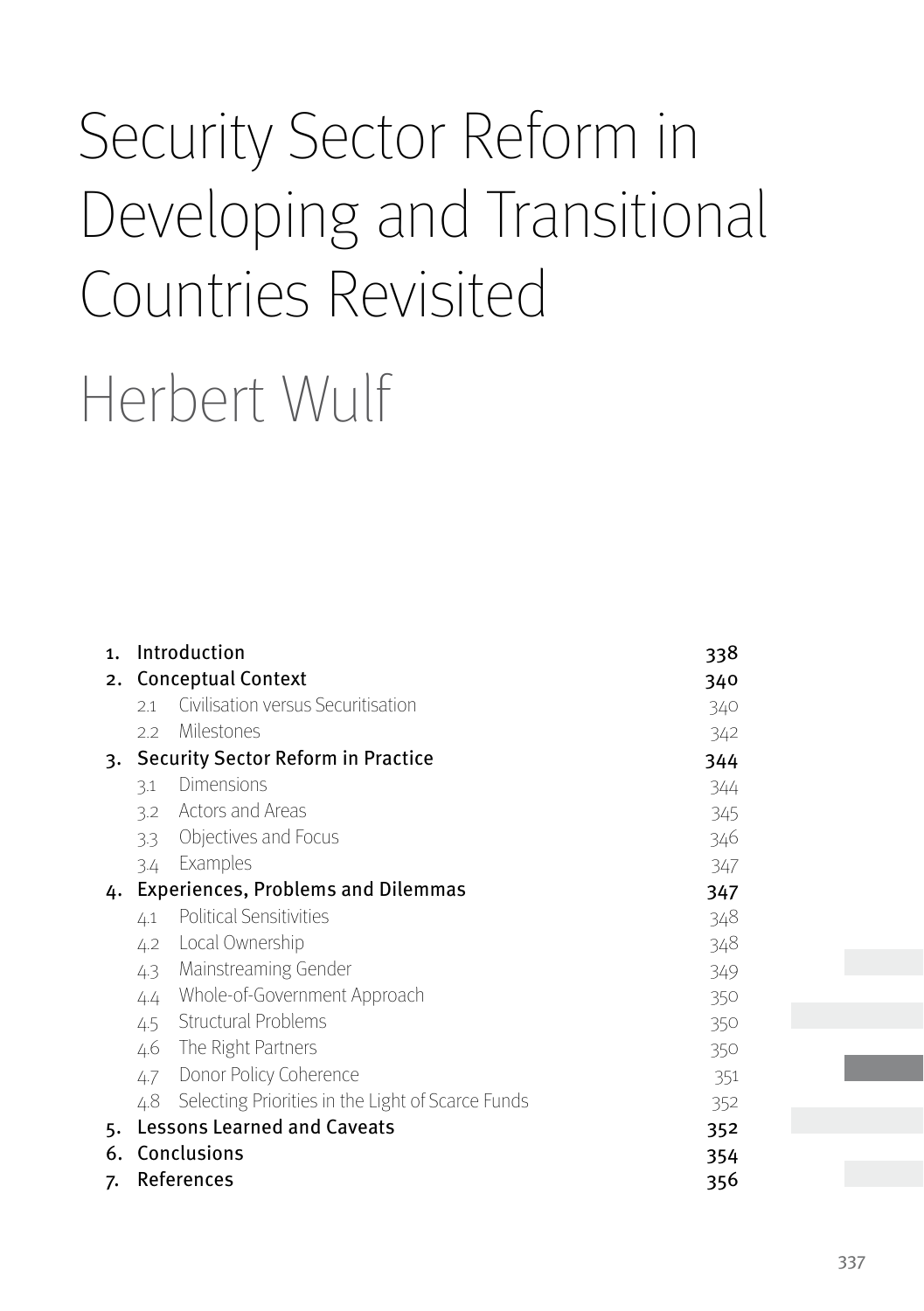### <span id="page-1-0"></span>1. Introduction<sup>1</sup>

Security sector reform (SSR) is a relatively recent concept in state transformation, development and post-conflict peacebuilding. Notions of democratising societies, good governance with transparency and accountability, peaceful transformation of societies, human security and poverty reduction programmes have made inroads in security thinking (UNDP 1994; Commission on Human Security 2003; Ball et al. 2003). The people-centred concept of human security ideally complements, but often contrasts or competes with the notion of state security, or even more narrowly the security of the political elite. These conceptual changes in the security debate have happened primarily in developing but less so in transitional countries (Born et al. 2003).

Security sector reform addresses security problems and tries to improve the situation through institutional reforms. Security and peace are seen as a public good. Society as a whole, as well as its individual members, benefits from an increase in security. Security sector reform must be understood as a broad concept, which also entails a more efficient use of scarce resources to improve security. It seeks to align the contributions of military, diplomatic, development and security actors. Democratic, civilian control over security forces is crucial for the provision of security in the interests of the population. Democratic decision-making requires transparency and accountability. Thus, the public at large needs to be involved. However, democratisation is no guarantee of improved security. The fact that democratisation has so often been associated with rising political violence is probably no coincidence, since it challenges established privileges and raises political expectations that are not always fulfilled (Luckham 2003). Hence, the crux of the reform of the security sector is the development of both effective civilian oversight mechanisms and creation of institutions capable of providing security (Ball et al. 2003, 268).

The list of countries in need of security sector reform is long.2 The reasons why security sector reform is necessary in each of these countries vary. They include post-conflict rebuilding, transition from military or one-party rule to participatory forms of government, recent independence, a lack of transparency and accountability in public affairs, a disregard for the rule of law, problems in conflict mediation due to an often conflict-exacerbating role played by actors in the security sector, difficulties in the management of scarce resources, as well as inadequate civilian capacity to manage and monitor the security forces.

The concept of security sector reform has become increasingly popular since it was first put forward to a larger public in a speech by Clare Short, then the UK's Secretary of State for International Development, in London in 1998 (Short 1999; Ball 1998). Its appeal lies in the visionary integration of a number of objectives under one intellectual roof: the reduction of military expenditures and their redirection to development purposes; security-relevant development; donor activities in conflict prevention and post-conflict situations; arms control agendas; and

<sup>1</sup> This chapter is an updated version of Wulf 2004 in Berghof Handbook Dialogue No 2 (see McCartney et al. 2004). 2 Governments in developed countries have implemented reforms in their security sectors too. However, this chapter primarily addresses security sector reforms in developing and transitional countries.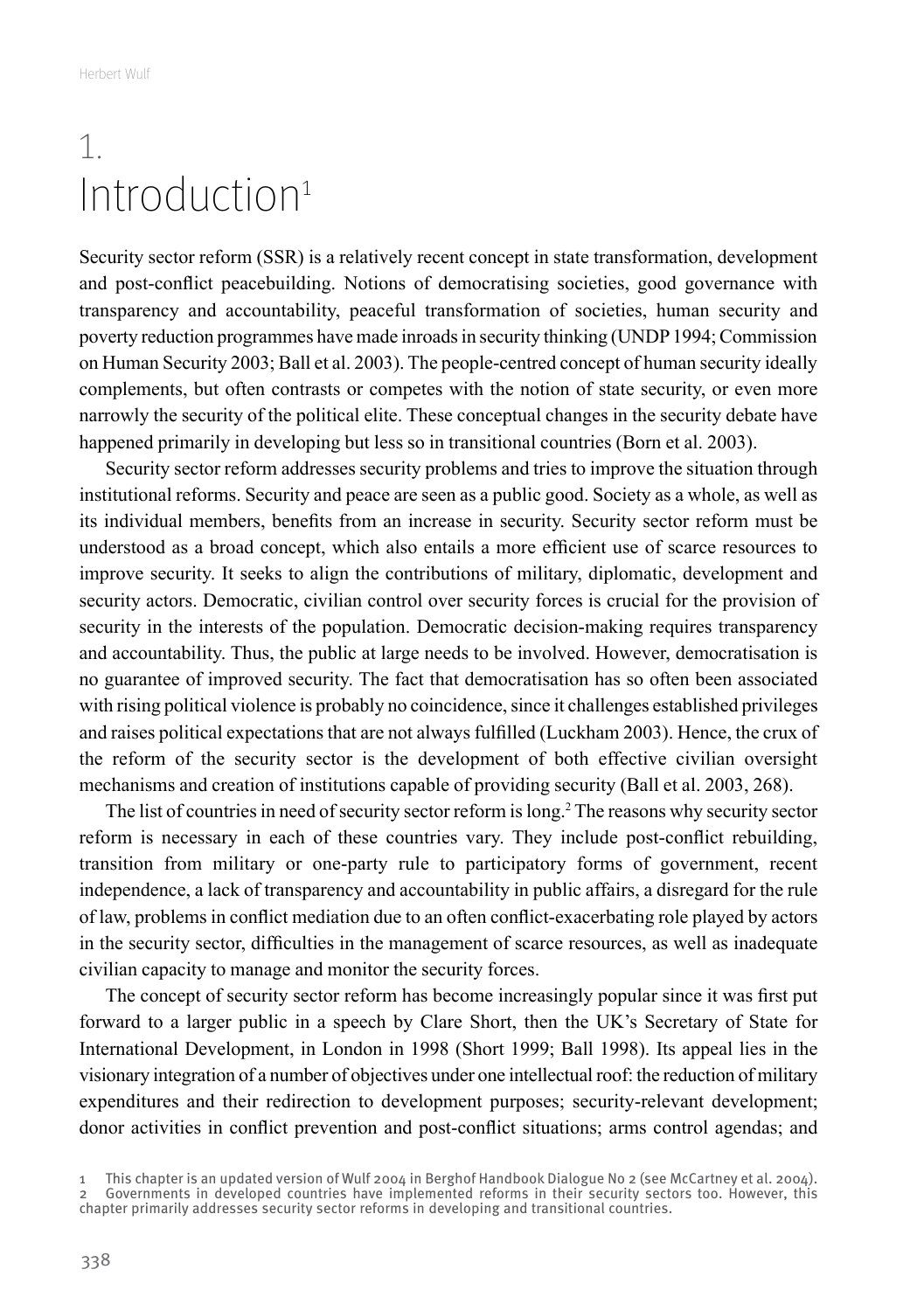improvement in the efficiency and effectiveness of governance over those institutions charged with the provision of security (Brzoska 2003).

Security sector reform, sometimes also called security systems reform, has become a prominent "buzzword" within the international donor community. The intended reforms are meant to transform the security system into a well-functioning security framework. SSR is promoted by the understanding that an ineffective and poorly governed security sector represents a decisive obstacle to peace, stability, poverty reduction, sustainable development, rule of law, good governance and the respect for human rights. The underlying assumption is that responsible and accountable security forces reduce the risk of conflict.

The Development Assistance Committee of the Organisation of Economic Co-operation and Development (OECD/DAC) has engaged in recent years in offering concepts and guidelines for SSR (OECD/DAC 2007). Their studies include a rather broad definition of the term SSR (see below). The OECD/DAC definition emphasises that there are many sub-sectors of the security sector which reform can address. Quantitatively, the armed forces are by far the largest part of the security sector. Other potential sub-sectors for reform in which core security sector actors operate are police, gendarmeries, paramilitary forces, presidential guards, intelligence services, coastguards, border guards, customs and immigration, reserves and the judiciary.

#### Box 1

#### Definitions and Range of Security Sector/Systems Reform

Security sector reform is the transformation of the security system, which includes all of its actors, their roles, responsibilities and actions, so that it is managed and operated in a manner that is more consistent with democratic norms and sound principles of good governance, and thus contributes to a well-functioning security framework. Responsible and accountable security forces reduce the risk of conflict, provide security for citizens and create the right environment for sustainable development. The overall objective of SSR is to contribute to a secure environment that is conducive to development. The focus for international actors should be to support partner countries in achieving four overarching objectives:

- 1. Establishment of effective governance, accountability and oversight structures in the security system;
- 2. Improved delivery of security and justice services;
- 3. Development of local leadership and ownership of the reform process;
- 4. Sustainability of justice and security service delivery.

Source: DFID et al. 2003, 30; OECD/DAC 2001, II-35; OECD/DAC 2007, 21.

SSR is not addressed exclusively at the immediate actors of the security sector. This would be an extremely narrow concept of SSR. Instead, a whole-of-government approach of SSR is favoured (although not always applied) both by development donors and recipient partners – a notion that includes oversight bodies like parliament and legislative committees, the executive, financial management, but also civil society, NGOs, media, ombudsmen and customary and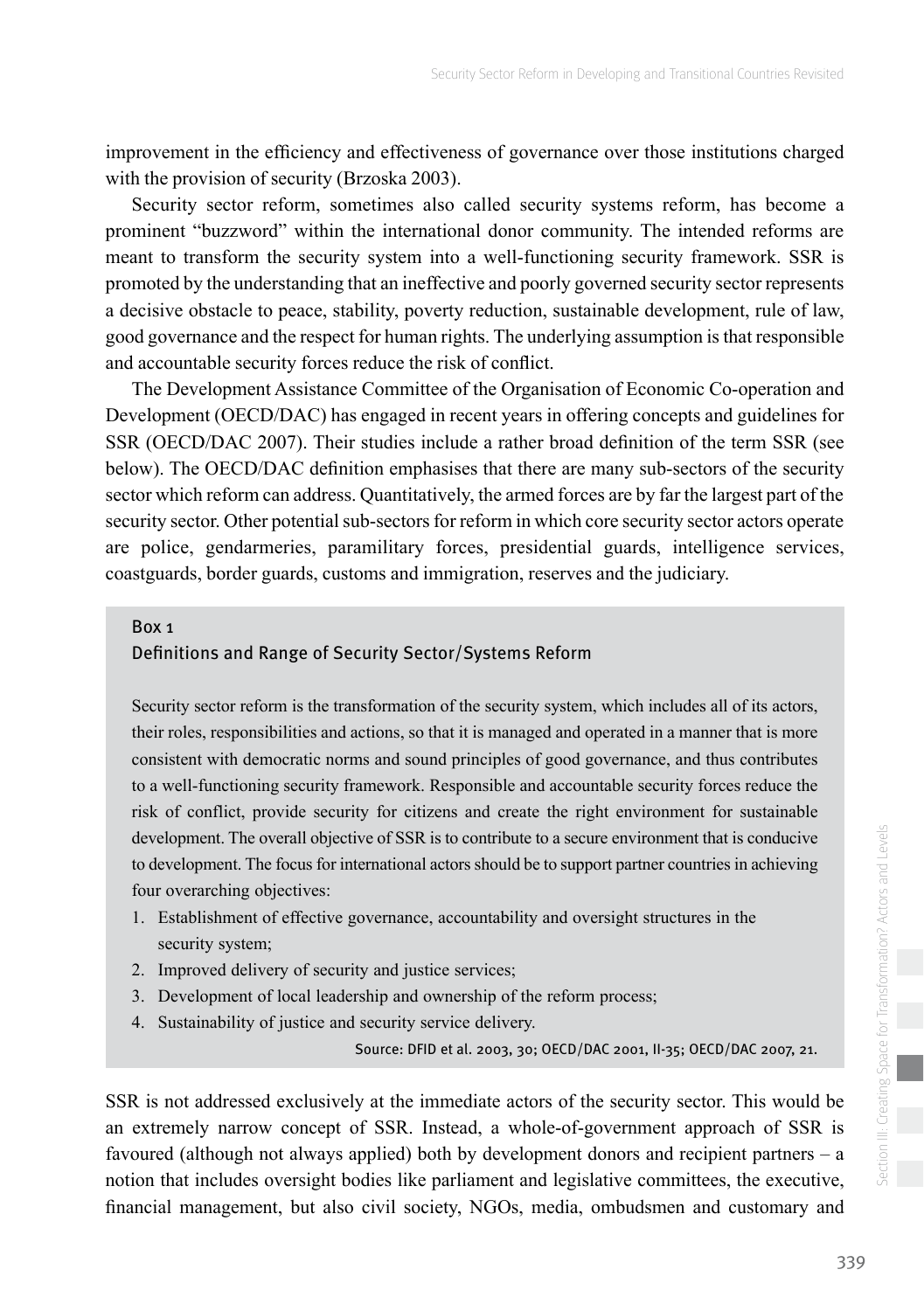<span id="page-3-0"></span>traditional justice systems. In other concepts, non-statutory forces – liberation or guerrilla armies, private bodyguard units, private security companies, and private militias – are included and emphasis is laid on the role of civil society. SSR is sometimes seen as including disarmament, demobilisation and reintegration (DDR) of former combatants as well as initiatives pertaining to small arms and light weapons (SALW). In this chapter we will follow the broad OECD/DAC state-of-the-art usage, to discuss, first, conceptual developments and milestones (*section 2*), followed by practical applications of SSR (*section 3*) and experiences, problems and dilemmas (*section 4*). *Section 5* presents lessons learned and the last section draws conclusions.

# 2. Conceptual Context

The concept of SSR is a sub-theme of the wider security and development nexus, which has framed the debate on global development since the mid-1990s. Security and development are inextricably linked. One cannot be pursued without the other. This implies that violent conflict hinders economic growth and imposes enormous human, political and economic costs on societies and further deteriorates justice and security.

#### 2.1 Civilisation versus Securitisation

A major challenge for SSR is to extend the process of norm-setting and programming beyond those states and institutions that are already signed up to the SSR concept – that is, to preach beyond the converted (Bryden 2007). While there is a general willingness to support and fund SSR, the best way to go about reforming is still open to debate. Some governments are more forthcoming in promoting SSR; others emphasise the political sensitivity of the security sector, especially regarding the reform of the armed forces and intelligence services, and are cautious in their engagement.

#### Box 2

#### The Historical Perspective

The present debate on security sector reform is not the first period during which development theoreticians and practitioners have turned their attention to these themes. Back in the 1960s – partially brought about by a large number of military coups d'état in Latin America, Africa and Asia – the development community was interested in helping identify an appropriate role for the military and the input of resources for the military sector. The debate focused on:

1. the *consumption or wastage of resources* by the military, and the issue, addressed in various UN reports, of whether those resources should be employed for other purposes;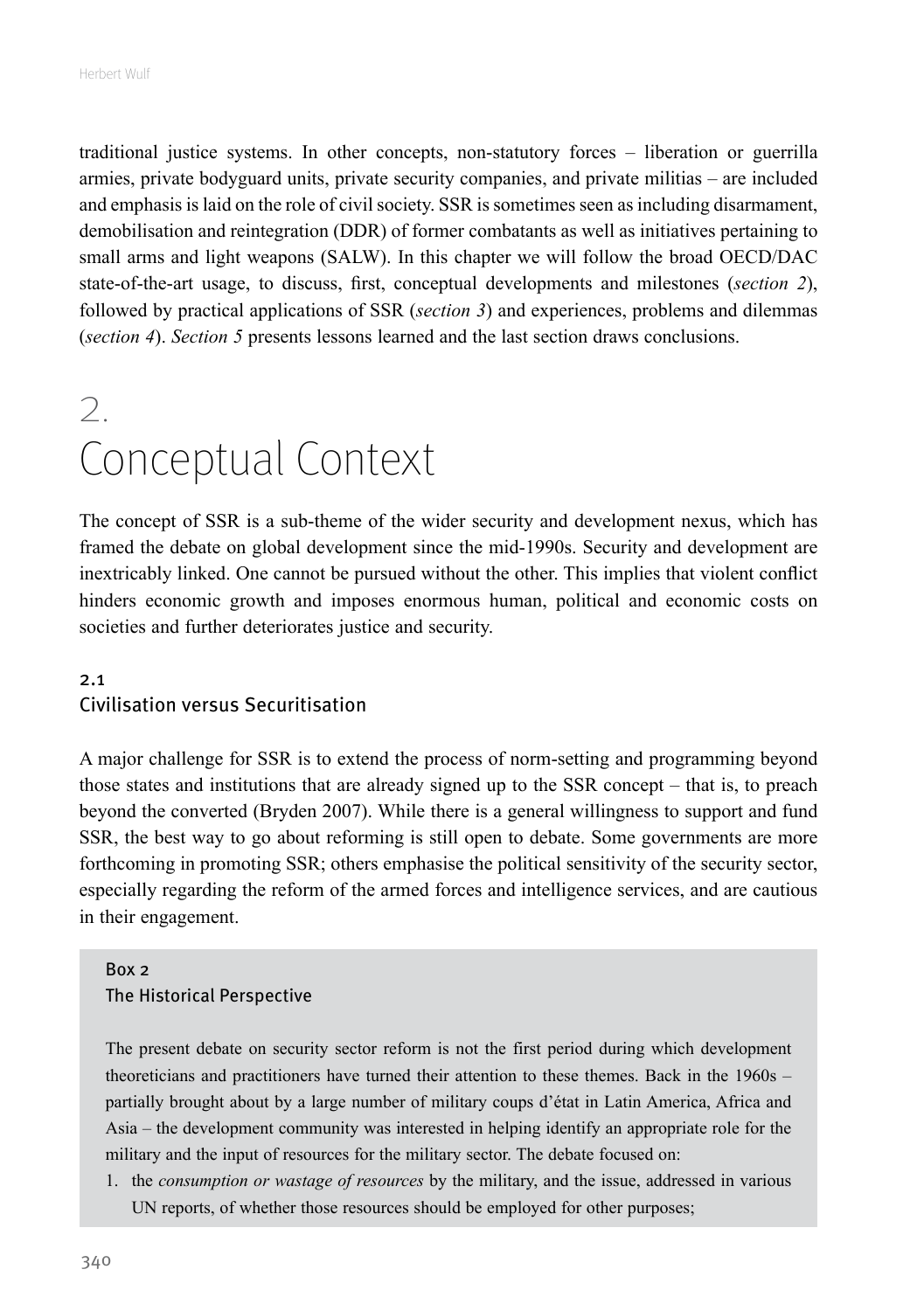- 2. the *role of the military in nation-building*. Development theoreticians put forward the hypothesis that, in view of the often artificial borders drawn up in the decolonisation process, the military might play a role in uniting people and building nations;
- 3. the *role of the military as a pillar of modernisation.* Anglo-American sociologists and political scientists in particular viewed the military as a key group for the modernisation and industrialisation of emerging third-world societies. In doing so they provided the legitimisation for extensive military assistance programmes.

What had previously been a predominantly positive image of the military as modernisers had changed by the late sixties, if not before, when the predicted rapid development failed to materialise and the military in many countries had become anything but pillars of growth and development. The more empirical analyses of the seventies focused more closely on the causes of coups d'état and the consequences of policies pursued by military governments. Development cooperation – primarily in response to the negative role of the undemocratic, often repressive and state-terrorist armed forces – proceeded to keep its distance from these actors. The role of the military and paramilitary groups and their absorption of resources came to be seen as a highly sensitive area that was too political.

Presently, existing reservations about security sector reform can be attributed to the fact that development cooperation programmes geared to the security sector have been viewed as support for the military. This aloofness from the military was problematic in that military assistance and other forms of cooperation with the armed forces in the third world were left largely or in most cases exclusively to the armed forces in the industrialised countries. These activities then took place in the context of the confrontation between East and West and the competition between the respective systems, the southern dimension of the East-West antagonism. The support provided by the USSR to third-world countries was founded almost exclusively on arms exports, and training for the armed forces or underground movements. Yet in countries like the USA and France too, where military assistance was declared as development cooperation, in purely quantitative terms military assistance at times dominated development cooperation. The focus was on military training and the supply of weapons, whilst the issue of what might be an appropriate role for the military in society in general received little or no attention. In both the East and the West, rationales were sought to justify this support for the armed forces, and it took the end of the Cold War to bring themes involving military and security policy back into the mainstream of development policy debate.

Source: Wulf 2000.

Over the past few years, the debate on security sector reform has gathered momentum within the international donor community, as well as in developing countries and countries in transition. Donors have recognised that a process of sustainable development cannot ignore the security sector and its actors. In the past, external support for the security sector was often provided or withheld for strategic and political reasons. In recent years, the emphasis among donors has been that sustainable development and peacebuilding must be based on strengthening governance in the security sector, in order to remove the barriers to the state's ability to provide security for its citizens as well as the threats to citizens' security. Compared to the high level of security sector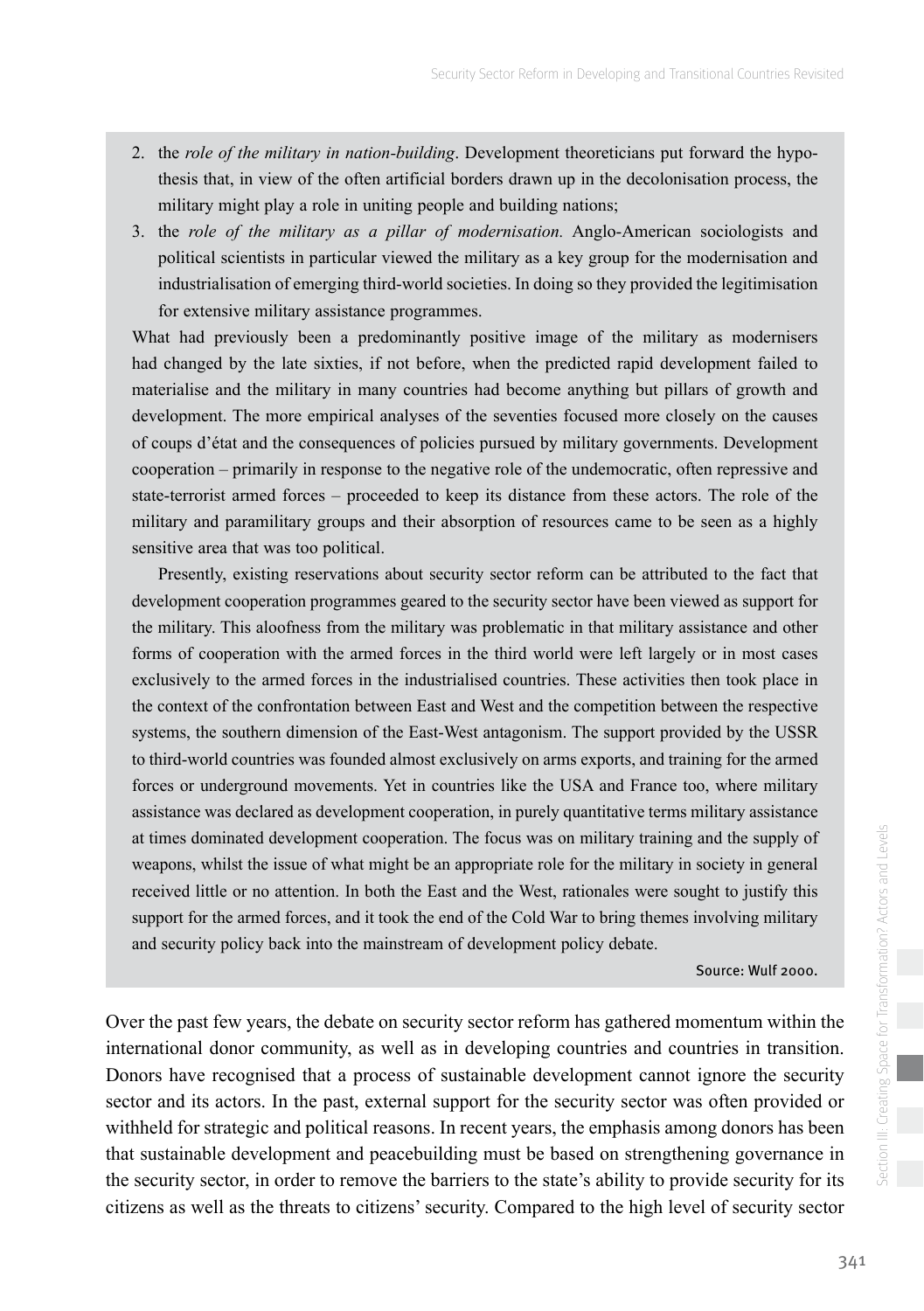<span id="page-5-0"></span>reform needs in many countries, the resources that have been made available are still far from sufficient. However, security sector reform has been accepted as a necessary condition for democratisation and development. In the absence of democratic civilian control, security forces are able to act with impunity – with negative consequences for both human development and security. Donors have recognised the developmental importance of security issues.

At the same time, debates on failing states and post-conflict reconstruction, and also the "war on terror", have given rise to efforts to use development assistance for military and strategic purposes. There is a danger that development assistance will be "securitized" (Buzan 2007) or misused for military purposes. NGOs have complained about governments' tendency to integrate them and their development projects into a military hierarchy, especially so in the so-called PRTs (Provincial Reconstruction Teams) in Afghanistan (VENRO 2009). Hence, a dilemma exists: will SSR lead to a democratisation of the security sector and thus contribute to development, or will development assistance be manipulated to function as a military "force multiplier"?

#### 2.2 Milestones

Important studies and guidelines exist at the global, multilateral and national level and several multinational and supranational bodies and institutions like the OECD, the UN, the World Bank and the EU have formulated policies and concepts of SSR, mostly orientated towards developing rather than transitional countries (OECD/DAC 2007; United Nations 2008; World Bank 1999; European Commission 2006).

#### OECD – Development Assistance Committee

The Development Assistance Committee of the Organisation for Economic Co-operation and Development occupies a central position within the SSR debate and practice, as it decides what to count as official development assistance. Furthermore, it has in fact published several works on SSR, representing the state of the art of the discipline. As such, it is the discussion forum for formulating guidelines within the donor community. As articulated by the DAC, SSR covers three interrelated challenges facing all states:

- i) developing a clear institutional framework for the provision of security that integrates security and development policy and includes all relevant actors;
- ii) strengthening the governance of security institutions; and

iii) building capable and professional security forces that are accountable to civil authorities.

The first of the three challenges focuses on the conceptual aspect (whole-of-government approach); the second is highly relevant for development cooperation; the latter of the three is a contested area of cooperation regarding the professionalisation of the armed forces. Through its Network on Conflict, Peace and Development Cooperation (CPDC) and with its handbook (OECD/DAC 2007), the organisation seeks better coordination among the participating countries and actors.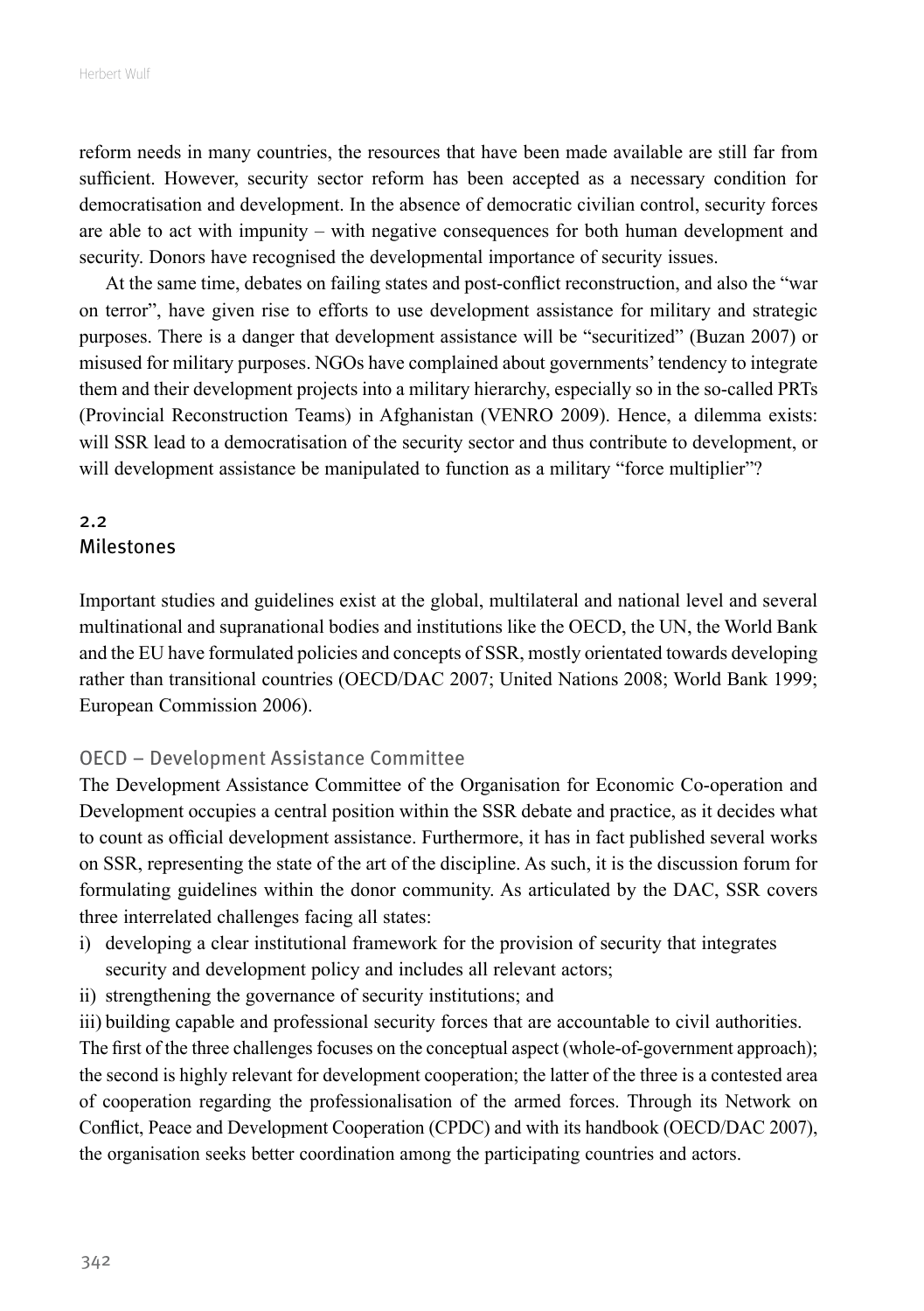#### The UN Secretary-General's Report on SSR

The United Nations has traditionally been involved in helping to enhance or re-establish security, particularly in the aftermath of conflict. However, it was only recently that the UN began to engage in SSR, with a report by its Secretary-General.<sup>3</sup> In his 2008 report to the General Assembly and the Security Council, *Securing Peace and Development: The Role of the United Nations in Supporting Security Sector Reform*, the Secretary-General states that despite the extensive experience in peacebuilding, "support for security sector reform has remained largely an ad hoc undertaking. The Organization has not elaborated principles and standards to guide its support for [...] enhancing or re-establishing security. It lacks a system-wide approach to delivering coherent United Nations assistance" (United Nations 2008, 1). However, a number of priorities are recommended which include: (a) developing UN policies and guidelines; (b) strengthening strategic advisory capacities; (c) strengthening field capacity; (d) assessing gaps and resource requirements; (e) designating lead entities; (f) enhancing coordination; (g) building partnerships; and (h) establishing an inter-agency SSR support unit. It can be expected that the UN will grow into a potentially more important partner in SSR support.

#### World Bank

The World Bank is only sporadically engaged in SSR activities. The Bank has emerged as a major administrator of DDR programmes for ex-combatants but is not a first choice for providing technical assistance to a member country's military or police forces. It can work with the civil authorities that manage and oversee the security services to strengthen their capacity for transparency, accountability and internal oversight. In principle, this could include ministries of defence, as well as ministries of finance and the interior, as well as central audit offices and parliaments.

Three present policy areas of the World Bank relate to SSR: the emergency response policy, its increasing emphasis on governance and its evolving approach to incorporating conflict themes into poverty reduction strategies (Ball 2007).

#### European Union

In its Security Strategy, the EU has recognised that security is vital for development. This approach to security includes SSR. In 2006 the European Commission formulated an SSR concept (European Commission 2006). The EU is engaged in SSR related projects in many countries. Priorities of EU programmes include the Balkan countries, Afghanistan (specifically in police reform) and Africa.4 On member-state level, the government of the United Kingdom has been a driving force in the promotion of SSR and has undertaken numerous projects in various sub-sectors in many countries. It claims to be the "market" leader in SSR. The Africa Conflict Prevention Pool and the Global Conflict Prevention Pool, now merged into the Conflict Prevention Pool (CPP), were established as a Stabilisation Aid Fund for 'hot stabilisation' countries. The purpose of the conflict pools is to provide a mechanism to improve the UK's conflict prevention policy and effectiveness

The United Nations Development Programme (UNDP) has promoted justice reform for many years.

<sup>4</sup> For a list of all EU civil, police and military operations see the EU Council's website: www.consilium.europa.eu/ showPage.aspx?id=268&lang=en.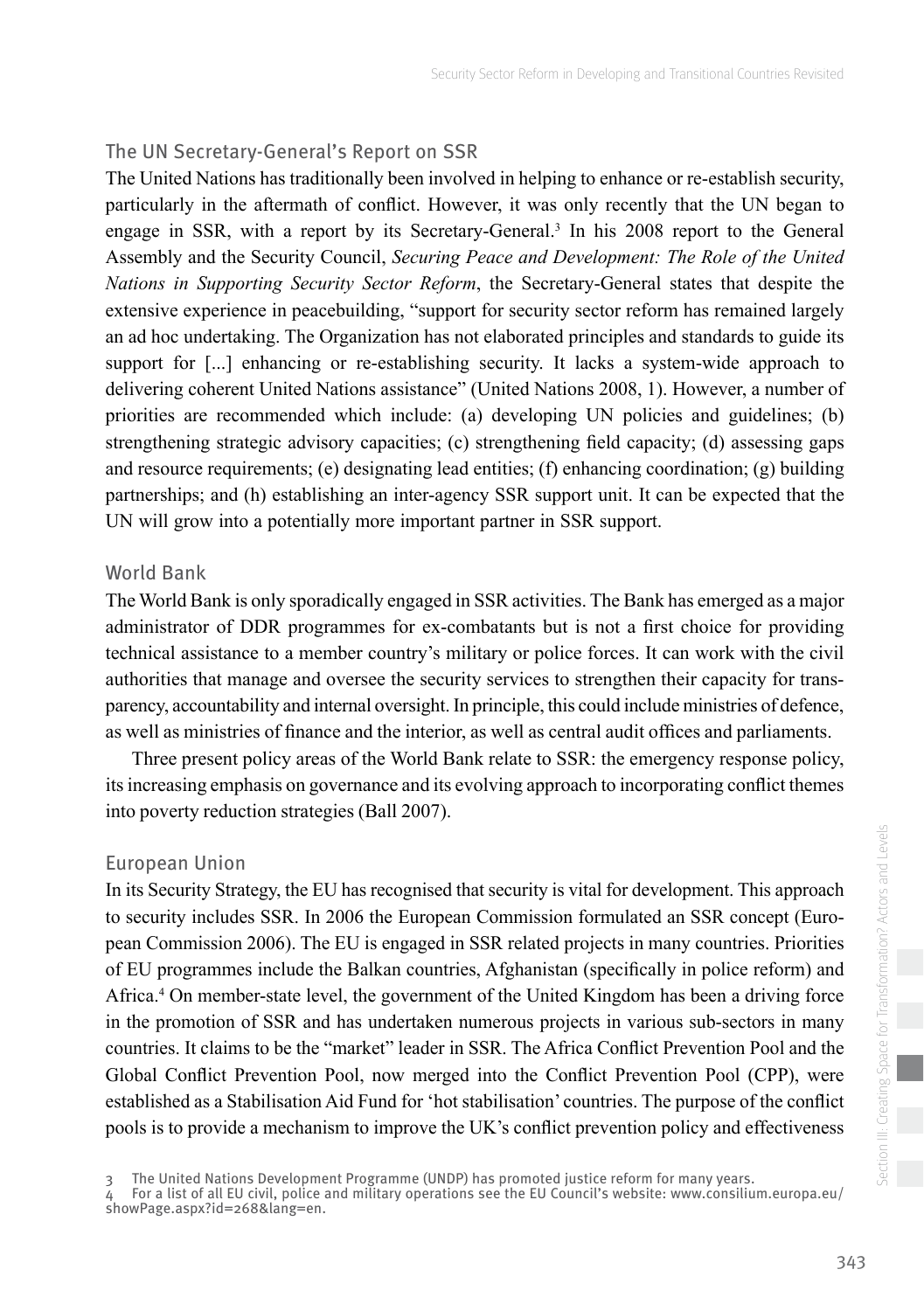<span id="page-7-0"></span>through joint analysis, long-term strategies, and improved coordination with international partners (DFID et al. 2003). Resources are allocated to support priorities agreed by the Foreign and Commonwealth Office (FCO), Department for International Development (DFID), and the Ministry of Defence (MoD), each of which contributes to the pool.

# 3. Security Sector Reform in Practice

#### 3.1 Dimensions

A comprehensive concept of SSR addresses four dimensions: the political dimension of democratic and civilian control, the economic dimension of appropriate allocation of resources, the social dimension of guaranteeing citizens' security and the institutional dimension of professionalising the various actors (Brzoska 2000; Wulf 2000, 19-23).

- The *political* dimension: democratic, civilian oversight of the security sector forces. The core task of reform in this area is good governance, including the capacity of the civil society (e.g. media, NGOs, researchers, the public at large) to facilitate debate on security priorities as well as civilian oversight of the security forces.
- The *economic* dimension: the allocation of resources. The rational allocation of human, financial and material resources to the security sector is a precondition for it to function efficiently. Maintaining an excessive security apparatus deprives other policies (e.g. sustainable development) of scarce resources and creates an inefficient security sector. At the same time, an under-funded security sector cannot ensure the security of the population. Reform here includes identifying needs and key objectives, determining what is affordable, prioritising resource allocation, and ensuring the efficient and effective use of resources.
- The *social* dimension: the actual guarantee of the security of the citizens. The prime task of the security sector and its actors is to guarantee the internal and external security of the population. Security is not identical with security of the state provided by the military. Rather, it includes the security of the population from attacks of all types on their life, health or property.
- The *institutional* dimension: the structure of the security sector and the institutional separation of the various forces and institutions. The different forces can only be efficient and be held accountable if the various institutional tasks are clearly defined. An institutional overlap between domestic public security and external defence increases the danger of intervention by the military in domestic affairs. A security sector concept should not become an excuse for having militarised police forces or a major internal role for the armed forces.

These four dimensions underline how broadly SSR can be and is understood, if it is not only narrowly perceived as the technical or institutional reform of the security or the security/justice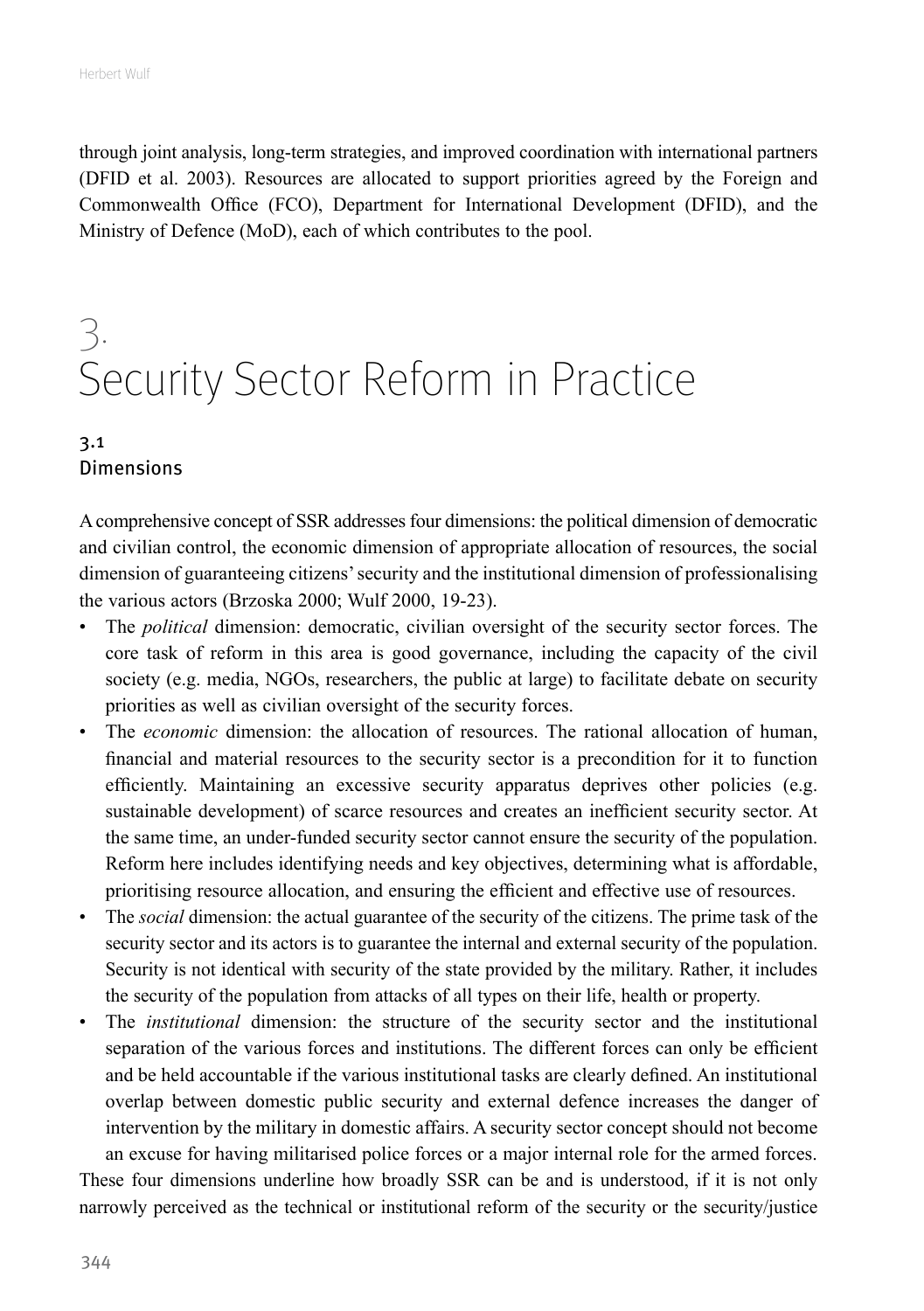<span id="page-8-0"></span>sector but instead as a governance and democratising programme, as well as a development and security programme. It has been made abundantly clear in the literature that SSR is a relatively new area for development cooperation; in the past this was the prerogative of agencies engaged in questions of territorial defence (especially military assistance and police assistance programmes), while development cooperation largely shied away from engaging too closely with security actors.

#### 3.2 Actors and Areas

SSR comprises all the state institutions and other entities with a role in ensuring security, including (i) core security actors; (ii) management and oversight bodies; (iii) justice and rule of law; (iv) non-statutory security forces and, in addition, (v) civil society. Thus, the security sector offers numerous entry points to start a reform process.

|                                     | <b>Actors and Focus</b>                           |                                                                                                                                                                                                                                                                                                      |                                                                                                                                                                                                                                                                                                          |  |
|-------------------------------------|---------------------------------------------------|------------------------------------------------------------------------------------------------------------------------------------------------------------------------------------------------------------------------------------------------------------------------------------------------------|----------------------------------------------------------------------------------------------------------------------------------------------------------------------------------------------------------------------------------------------------------------------------------------------------------|--|
|                                     | <b>Sector</b>                                     | State-centred                                                                                                                                                                                                                                                                                        | People-centred                                                                                                                                                                                                                                                                                           |  |
| <b>Narrow</b><br><b>Definition</b>  | Core sector                                       | armed forces<br>police<br>gendarmeries<br>$\bullet$<br>paramilitary forces<br>presidential guards<br>$\bullet$<br>intelligence services<br>$\bullet$<br>coastguards<br>border guards<br>customs and immigration<br>٠<br>reserve<br>$\bullet$                                                         | local security units (like<br>neighbourhood guards)                                                                                                                                                                                                                                                      |  |
|                                     | Security<br>management<br>and oversight<br>bodies | parliament/legislature and its<br>$\bullet$<br>relevant legislative committees<br>government/the executive, includ-<br>$\bullet$<br>ing ministries of defence, internal<br>affairs and foreign affairs<br>national security advisory bodies<br>$\bullet$<br>financial management bodies<br>$\bullet$ | customary and traditional<br>$\bullet$<br>authorities<br>civil society, NGOs<br>$\bullet$<br>media<br>$\bullet$<br>academia                                                                                                                                                                              |  |
| <b>Broader</b><br><b>Definition</b> | Justice<br>and law<br>enforcement                 | justice ministries<br>prisons<br>criminal investigation and<br>$\bullet$<br>prosecution services<br>the judiciary (courts and tribunals)<br>$\bullet$<br>implementation of justice services<br>$\bullet$<br>(bailiffs and ushers)                                                                    | customary and traditional<br>$\bullet$<br>justice systems<br>human rights commissions<br>ombudsmen<br>neighbourhood groups and<br>$\bullet$<br>crime prevention organisations<br>lawyers' associations<br>$\bullet$<br>youth organisations<br>$\bullet$<br>religious, ethnic or clan police<br>$\bullet$ |  |

#### Table 1: The Actors in the Security Sector\*

\* For a different classification see Hänggi 2004, 6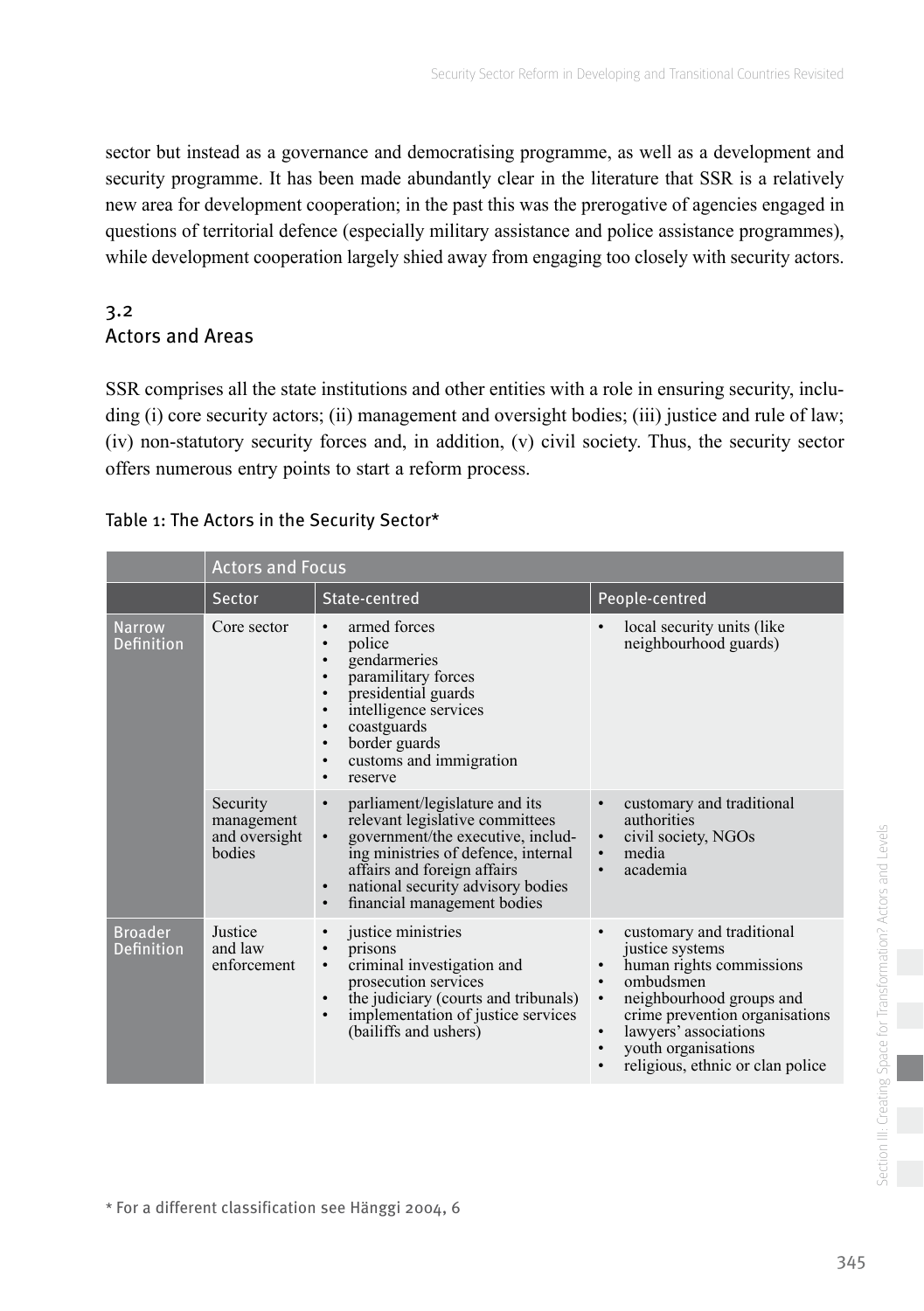<span id="page-9-0"></span>

|                              | <b>Actors and Focus</b>             |               |                                                                                                                                                                                            |  |
|------------------------------|-------------------------------------|---------------|--------------------------------------------------------------------------------------------------------------------------------------------------------------------------------------------|--|
|                              | Sector                              | State-centred | People-centred                                                                                                                                                                             |  |
| <b>Broader</b><br>Definition | Non-statutory<br>security<br>forces |               | liberation armies<br>$\bullet$<br>guerrilla armies<br>$\bullet$<br>private bodyguard units<br>private security companies<br>$\bullet$<br>private militias<br>$\bullet$<br>vigilante groups |  |

Institutions engaging in SSR should be clear about their vision (the broad or narrow concept of SSR), objectives (effective governance, oversight and accountability, sustained delivery of justice and security), strategies (people-centred with local ownership) and implementation process (with the broader security sector as the focus).

#### 3.3 Objectives and Focus

The relevant literature illustrates that the potential areas for SSR support are quite broad. The overarching objectives spelled out in the OECD/DAC handbook point at governance and democratisation, at delivery of security and justice, at local leadership of the reform process as well as sustainability of justice and security delivery. The context in which SSR ought to take place according to the presently established norms and the formulated aims is summarised in *Table 2*.

#### Table 2: The Context of Security Sector Reform\*\*

|                                            | Development/<br>governance                                                                                                                                                      | Post-authoritarian                                                                                                                                                                                                                                                                      | Post-conflict                                                                                                                                                                                                                                                           | <b>High criminality</b>                                                                                                                                          |
|--------------------------------------------|---------------------------------------------------------------------------------------------------------------------------------------------------------------------------------|-----------------------------------------------------------------------------------------------------------------------------------------------------------------------------------------------------------------------------------------------------------------------------------------|-------------------------------------------------------------------------------------------------------------------------------------------------------------------------------------------------------------------------------------------------------------------------|------------------------------------------------------------------------------------------------------------------------------------------------------------------|
| Key or<br>primary<br>problem               | development/<br>governance deficit                                                                                                                                              | democratic deficit                                                                                                                                                                                                                                                                      | security (and<br>democratic) deficit                                                                                                                                                                                                                                    | security and<br>justice deficit                                                                                                                                  |
| Key reform<br>objective                    | development, good<br>governance                                                                                                                                                 | democratisation                                                                                                                                                                                                                                                                         | peacebuilding/state- or<br>nation-building                                                                                                                                                                                                                              | rule of law                                                                                                                                                      |
| Specific<br>security<br>sector<br>problems | excessive<br>$\bullet$<br>military<br>spending<br>poor<br>$\bullet$<br>management<br>waste of<br>$\bullet$<br>resources<br>ineffective<br>$\bullet$<br>provision of<br>security | legacies of human<br>rights violations<br>oversized military<br>complex<br>oversized police<br>$\bullet$<br>apparatus<br>continued existence<br>of intrusive<br>domestic<br>intelligence<br>services<br>lack of civilian<br>oversight structures<br>strong state, weak<br>civil society | legacies of violence<br>collapsed or weak<br>government<br>weak civil society<br>displaced<br>$\bullet$<br>populations<br>privatisation of<br>security<br>unintegrated ex-<br>combatants<br>lack of civilian<br>oversight structures<br>small arms control<br>$\bullet$ | high rate of<br>$\bullet$<br>criminality<br>organised<br>$\bullet$<br>crime<br>weak law<br>$\bullet$<br>enforcement<br>privatisation<br>$\bullet$<br>of security |

\*\* This table draws on Bryden/Hänggi 2005, 30.

The four types of society in need of SSR are in reality often overlapping.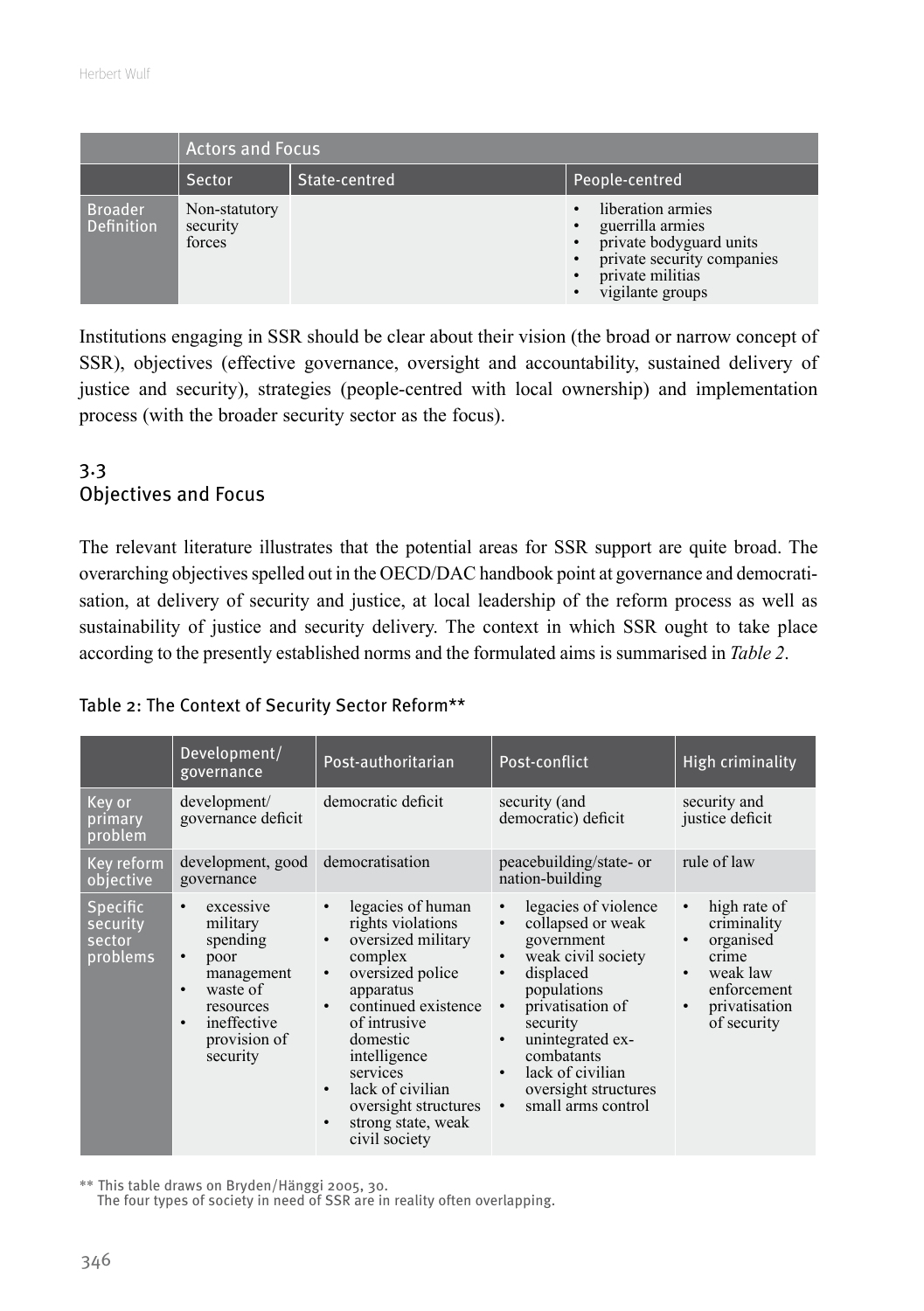#### <span id="page-10-0"></span>3.4 Examples

Due to the broad definition of SSR there are many dimensions of potential relevance for development cooperation. Examples from a number of countries can illustrate what kind of SSR projects have been undertaken in recent years. Included are, for example, the support to the Afghan National Police by the international donor community,<sup>5</sup> the assistance in building up a functioning justice sector in Kosovo or the implementation of anti-corruption measures and legislative and parliamentary reform in Indonesia. But also other forms of intervention, such as the UN-sponsored and Australian-led peacekeeping mission in Timor Leste<sup>6</sup> are considered to be SSR projects. The OECD/DAC is particularly active in in-country SSR consultations in the Great Lakes region in Africa; the organisation has also formed an International Security Sector Advisory Team (ISSAT) to enable quick responses in case governments ask for support.7

Such SSR programmes vary widely in range and volume. They can consist of a handful of experts or advisors for a short period of time or can be as large as several thousand UN troops to protect a peace accord, as for example in Liberia,<sup>8</sup> deployed for several years.

Given the fact that there is no agreed definition or coordinated concept of security sector reform it is not possible to give a definitive, empirically based answer to the question of the scale of reform needed. The present recognition of the need for security sector reform concepts has also led to re-labelling previously existing programmes under the heading of SSR. Thus, SSR projects can be found in almost all areas of development assistance.

## $\perp$ . Experiences, Problems and Dilemmas

It is very difficult to generalise on the nature and the required steps of security sector reform, since the respective political, economic and social conditions, as well as the regional constellations, need to be taken into account. The context in which the security sector is to be reformed is vital, and the differences in the various countries are as critical as their commonalties. Nevertheless, an attempt will be made here to identify a number of general conditions, discuss relevant experiences, problems and dilemmas, and draw corresponding conclusions.

<sup>5</sup> See www.ssrnetwork.net/ssrbulletin/afghanista.php#paul.

<sup>6</sup> See www.humansecuritygateway.info/documents/ICG\_TimorLestesecuritysectorreform.pdf.

<sup>7</sup> See www.dcaf.ch/issat.<br>8 See www.ssrnetwork.ne

See www.ssrnetwork.net/ssrbulletin/liberia.php.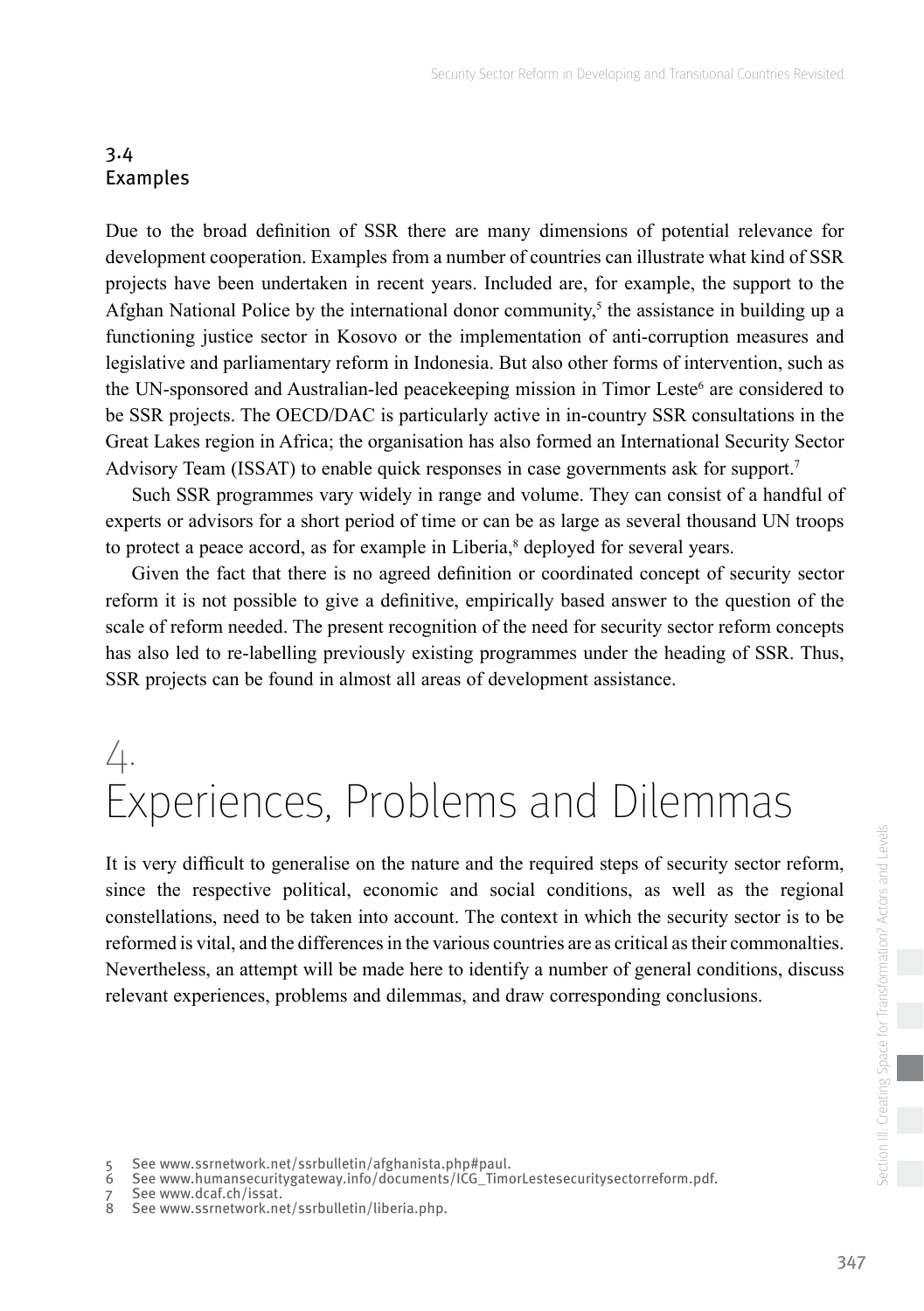#### <span id="page-11-0"></span>4.1 Political Sensitivities

According to the OECD/DAC, donor support for SSR "seeks to increase the ability of partner countries to meet the range of security needs within their societies in a manner consistent with democratic norms and sound principles of governance and the rule of law" (OECD/DAC 2005, 11). Furthermore, the development partners are committed to SSR that is "people-centred, locally owned and based on democratic norms and human rights principles and the rule of law, seeking to provide freedom from fear" (ibid.).

Thus, SSR is a democratic and a democratising project. It has technical components (especially the institutional dimension with training and capacity building) but it is not simply aimed at making the security and justice services more efficient and effective. SSR is profoundly political. The reform focuses on the most sensitive sector of the state; power relations are questioned and vested interests are challenged. Support for SSR is an expression of the political goals (including the aim of democratic civilian control, the appropriate allocation of resources, the guarantee of security and the professionalisation of the security sector actors). Not all of these goals are automatically subscribed to – neither by the international nor by the local actors. On the contrary, as argued above, there is the danger that SSR can be used for military and strategic purposes that are often in conflict with the development agenda. At the local level, in the areas of governance, post-authoritarian, post-conflict and high-criminality situations, resistance to reform must be expected since vested interest are targeted by SSR [see also Michelle Parlevliet in this volume].

Consequently, an *apolitical* technical, humanitarian, development or financial support approach to SSR is impossible. Development partners must acknowledge that the politics of SSR – both the international agenda as well as domestic politics – are its most important dimensions (Nathan 2008).

#### 4.2 Local Ownership

Local ownership – considered as a cornerstone of SSR – entails that the reform process is shaped and driven by local actors. The literature and donor standards have embraced this principle and look at it as a precondition for sustainability of the reform. The practice of local ownership in SSR programming suggests that external actors should support programmes and projects initiated by local actors rather than soliciting local support for their own donor-designed programmes and projects. In practice, however, the principle is sometimes very difficult to apply.

There seem to be two reasons why local ownership is deemed important for SSR: (1) to further the democratisation project and (2) as a means to the end of providing more effective governance, justice and security (Nathan 2008; Scheye 2008).

What is important for SSR in post-authoritarian, post-conflict and fragile states and societies with a high criminality rate is that justice and security are "scarce commodities and public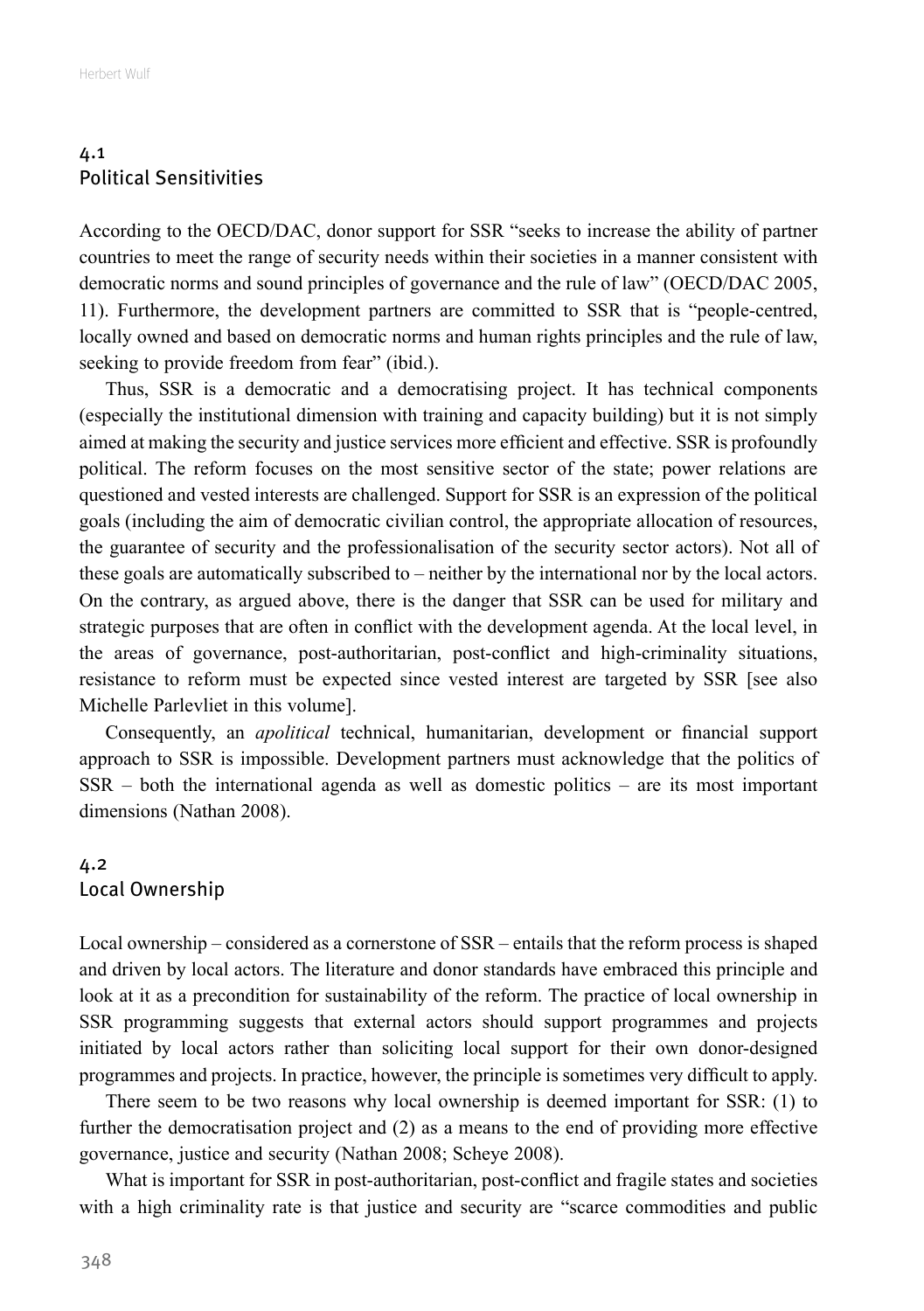<span id="page-12-0"></span>goods" (Scheye 2008, 63), not only in terms of how they are provided but also to whom they are delivered and what objectives they are intended to achieve. "Given that donor programming will inevitably create winners and losers, the important political question is local ownership by whom and for whom?" (ibid.).

#### 4.3 Mainstreaming Gender

Violence against women is one of the largest threats to security, and a participatory approach to SSR can help ensure that the security needs of women are incorporated into reforms. As men are over-represented in the security sector, many issues that directly affect women, girls and marginalised men and boys are often neglected in SSR reforms. These issues can include the threat posed to the security of women and marginalised groups by the security forces, violence against women and the recruitment of child soldiers in conflict zones. The following types of initiatives can help encourage gender equality and women's empowerment in SSR programming:

First, it is imperative to include gender and women's issues explicitly in SSR programmes. It can be important to establish special units or desks within the police and justice services to deal with female and juvenile victims of violence, as has been done, for example, in Sierra Leone.

In many cases equal participation will require structural and policy reforms, as well as changes in personnel practices (recruitment, retention, promotion) to embed a systematic approach to the participation of women. Other reforms can include gender-specific budgeting, zero-tolerance policies for discrimination and relevant gender training. Empowering women to undertake positions of authority and supervision will change the dynamics of the reform process. Vanessa Farr (2004, 67/68) has suggested four concrete actions to overcome the lacuna of addressing the gender issue in SSR:

"(1) The scourge of violence against women, whether it is perpetrated at home or in public spaces, must be addressed as a matter of extreme urgency through legal reform and legislative initiatives supported by public education; […] (2) Women's participation in all aspects of political decision-making must be actively promoted; [...] (3) Women's participation in all aspects of peace-making and security must be prioritised; […] (4) The current male domination of the security sector, and male culpability in violence against women, whether as perpetrators or through passively condoning such violence, must be acknowledged and actions put in place to address and overcome its root causes […]." While SSR has caught the imagination of donors, it must be concluded that even after about a dozen years of discussion, programming and practice of SSR, gender issues remain a marginalised issue in this debate (Mobekk 2010). However, political and development priorities in many countries, especially the lobbying function of NGOs, give reason for hope that the gap between the general expectation of the need for mainstreaming gender issues and the lacking practice in SSR will – if not be closed in the short term – at least be narrowed.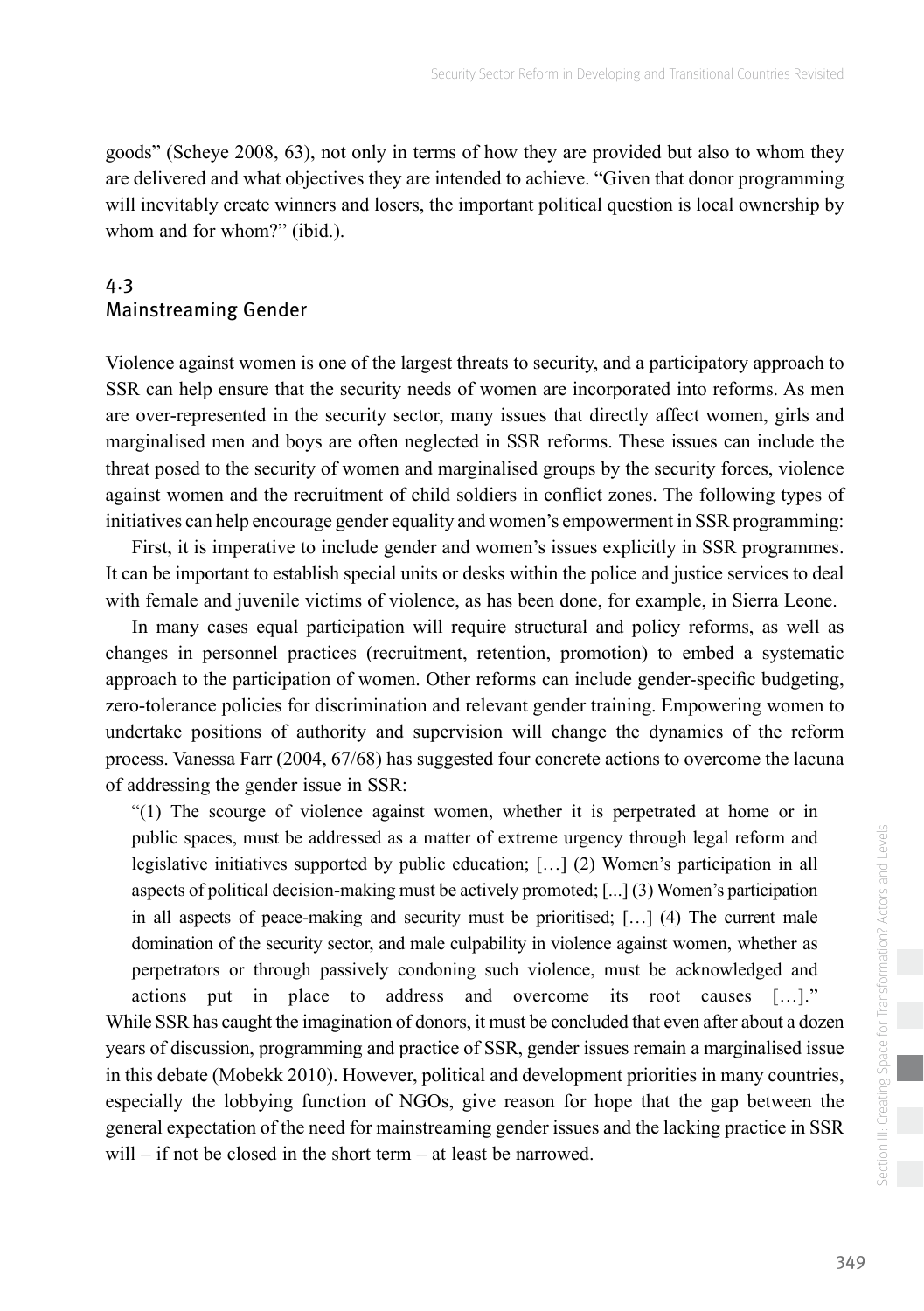#### <span id="page-13-0"></span>4.4 Whole-of-Government Approach

To tackle the interconnected problems of weak governance, poor economic performance, insecurity and poverty, SSR requires a holistic approach. Addressing these issues has prompted responses from governments involving an increasingly complex range of diplomatic, development, humanitarian, security, trade and finance actors, instruments and interventions. As a result, the OECD/DAC has formulated the need for a whole-of-government approach in SSR. To facilitate such a process, the OECD/DAC has launched a series of thematic meetings in fragile and conflict-affected states.<sup>9</sup>

The UK government is most outspoken in promoting the whole-of-government approach. Integrated teams are supposed to "bring together technical expertise with the necessary political, change management, programme management and communication skills" (OECD/DAC 2007, 11). Resources should come from a variety of government budgets, notably defence, diplomacy and development.

#### 4.5 Structural Problems

Domestic and internal initiatives to prevent violence and to provide security have to take the structural causes of theses conflicts into consideration. Although police and military forces and their weapons in an unreformed security sector are part of the problem, they are usually not the cause of violence but an instrument in such conflicts. Hence, security sector reform is a subset of a wider political and economic reform. Ambitions to reform the security sector have to consider the underlying causes of violence in order for such programmes to succeed. To remove these causes of violence and wars confronting many societies, laying the basis for peace and development can only be a long-term programme. Security sector reform addresses mainly the symptoms of violent conflicts and aims at short or medium-term adjustments to facilitate the long-term process. Trying to reform the most important state instrument in the peace process is certainly a significant objective. This reform is a necessary but not a sufficient condition for the long-term goals of peace and development, good governance, transparency and accountability.

The security sector is a politically sensitive area. Reform processes encounter serious problems and are faced with dilemmas, which require very close attention.

#### 4.6 The Right Partners

It cannot be taken for granted as a matter of principle that the will to reform the security sector always exists or that governments will accept external involvement or support, which is after

<sup>9</sup> From interviews by the author.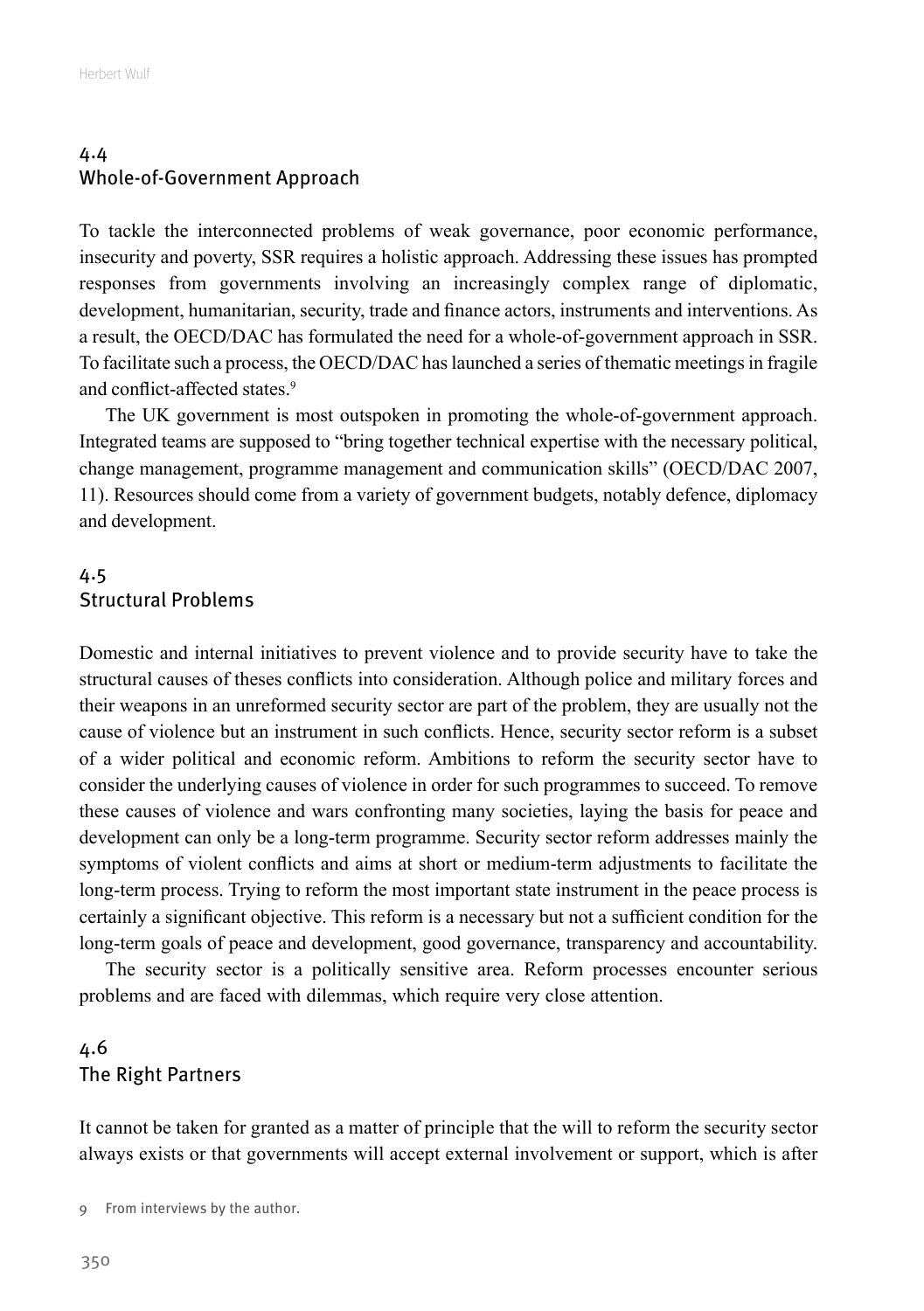<span id="page-14-0"></span>all a form of intervention. Yet this is a precondition for sustainable and systematic reform, and demarcates the limits of external support. The SSR concept remains contested on two levels. On the one hand, there is no generally accepted prescription of whether to apply the broader or narrower understanding of the concept. On the other hand, SSR clearly has British roots, which are viewed with suspicion by some states. In developing and transitional countries SSR is partly welcomed, while in some parts of the world it is seen as an imposition of western values, methods and approaches in an area that lies at the heart of national security concerns (Bryden 2007, 1).

Furthermore, security sector actors have often played dubious roles that might disqualify them. For instance, is cooperation for reform possible with the former military responsible for the genocide in Rwanda? Is the bloody history of the military in Latin America a reason to remain cautious about working with them even today, or to turn down opportunities to do so? Can cooperation in the judicial sector work with Islamic fundamentalists? Must it be discontinued with countries with nuclear ambitions, like North Korea? In many cases partnership in security sector reform will be more complicated than in other fields of foreign policy or economic cooperation. It might even be necessary to decline cooperation, for instance with a corrupt judicial apparatus or to turn down training programmes for the armed forces where there is a risk that direct military assistance may promote or legitimise activities that endanger human security. In cases of doubt, it is therefore appropriate to avoid working directly with the security forces. Nevertheless, there are usually opportunities instead to strengthen and support primarily those elements responsible for democratic control of the security sector.

#### 4.7 Donor Policy Coherence

Donor policies are often not harmonised, but in many cases they are even diametrically opposed. Many international organisations that promote democracy as a universal norm do not necessarily adhere to these norms themselves. The World Bank and the International Monetary Fund are guided by the principles of their important "northern" shareholders, while at the same time imposing reform programmes on recipient countries to achieve democracy and good governance. Even the United Nations is not a democratically organised body, with many non-democratic members influencing their programmes.

The real litmus test in security sector reform for donors is the question of whether defence relations (especially arms export interests) are considered within their security sector reform programmes. None of the major donors seem willing to do this but pursue their arms export interests through their economic and foreign trade ministries and agencies, while their foreign offices and economic cooperation agencies are pursuing the security sector reform agenda.

Thus, foreign assistance in this area is characterised by a lack of coherence among the different donors and, in addition, within many countries between the different agencies involved in economic and development cooperation. This stands in stark contrast to the generally broad positive response to the notion that lack of human security is a fundamental obstacle to development. As a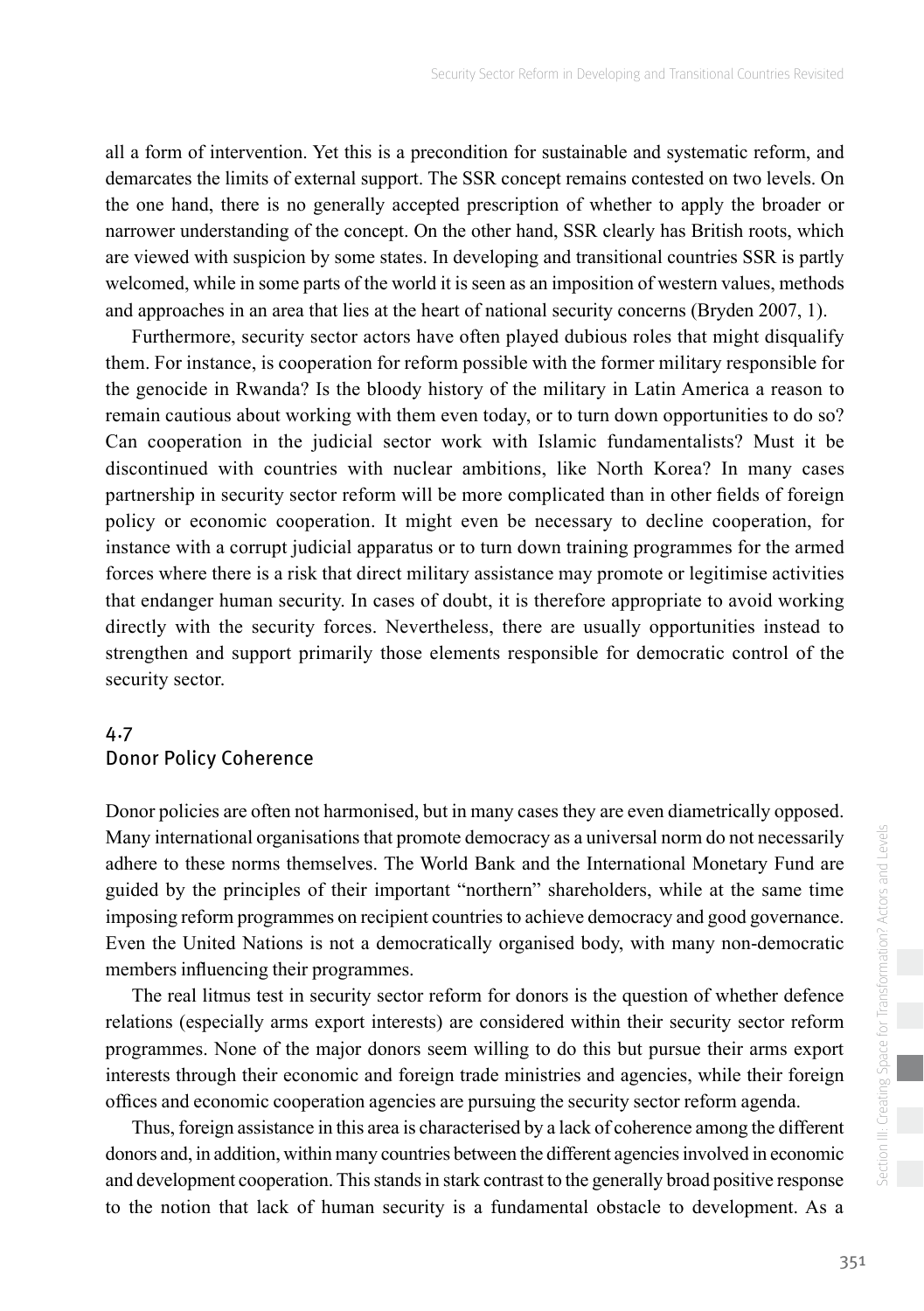<span id="page-15-0"></span>minimum, involvement in security sector reform requires a strict application of the development criteria to "do no harm".

#### 4.8 Selecting Priorities in the Light of Scarce Funds

Policy makers have to weigh different relevant objectives – like poverty reduction, improvement of health situations, improvement of water supply, and many more – against the need for security sector reform. Measures to increase public security can require the allocation of large volumes of resources – resources that might be needed for other programmes. Given the scarcity of funds it will be necessary to set priorities. By setting these priorities it should be kept in mind that the security sector has control over the ultimate means of force. Hence, it is an especially important sector of the state. However, the general and valid assumption that security is a precondition for development is too broad to be a concrete blueprint for setting such priorities.

There are probably no perfect criteria for prioritising SSR in the context of other development programmes. Such decisions need to be taken on a case-by-case basis; they should, however, never be taken without the consent of the local authorities concerned, although this again raises the question, discussed above, of the difficulties of identifying who these authorised local partners are.

# 5. Lessons Learned and Caveats

The situation in many countries urgently in need of security sector reform is not exactly an enabling environment. It has to be accepted – although it is difficult to tolerate on moral grounds – that violent conflict and wars can usually not be prevented or stopped in the short term. Violent conflict has remained endemic, despite intense efforts, in a number of regions. The realities in many countries have to be taken into consideration. And these realities often mean that there will be no peace without a reform of the security sector. To expect peace to stabilise a society without touching the security sector is wishful thinking.

The engagement in security sector reform has taught some lessons to both the international community and the countries undergoing reform. Traditional military and police assistance programmes of the Cold War period have little in common with the requirements of security sector reform. Among the most important lessons learned by the international community are the need to acknowledge that countries have legitimate security needs; the necessity of comprehensive and coherent external assistance; the need to secure the commitment of national and local leadership; the indispensability of carefully designed confidence-building measures in overcoming the suspicion between the security forces and the civilian population; the necessity of a long-term perspective and commitment; the requirement to establish a civilian-led governance structure; and the danger of misusing SSR and development assistance for non-development purposes.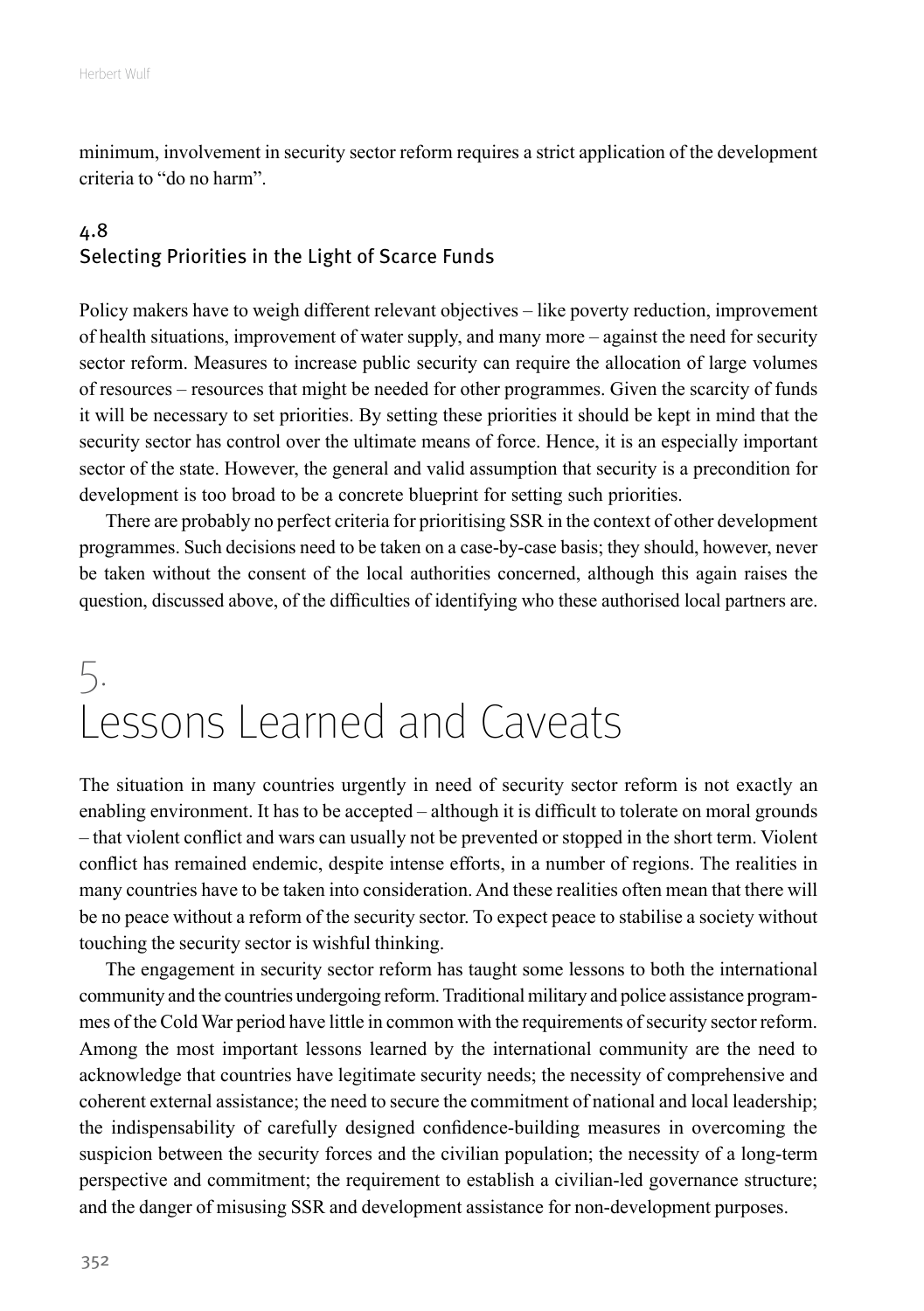International and national actors do not always prioritise the same goals in security sector reform. To make security sector reform a success, it is important to consider the specific circumstances of a country, without losing sight of the overall principles and goals of security sector reform and the even wider goal of removing the causes for structural violence. It is important to constantly question what appears to be established wisdom, both specifically with regard to security sector reform as well as regarding international assistance more generally:

- 1. *The role of the military, police and judiciary.* While numerous examples of arbitrary action, despotism and political intervention by security sector actors can be quoted from many parts of the world, there are also occasions when the military has intervened due to the incompetence, nepotism or corruption of the political elite. Thus, the role of these forces needs to be evaluated on a case-by-case basis. Examples from African and Latin American countries illustrate that a weak and politically controlled military is by no means a guarantee for development. Moreover, 'irregular' forces, such as paramilitaries, which have no clearly defined role and operate outside of the main lines of command, are sometimes overlooked in reform processes.
- 2. *Appropriate civilian control and professional security actors.* The broad debate on civilianmilitary relations also has implications for security sector reform. An important part of SSR is to enable a civilian government and civil society, which often lacks professional military or security expertise and experience, to manage a professional security apparatus. Security sector reform can be most successful where legitimate civil institutions possess the capacity and the expertise to control the security forces.
- 3. *Political conditionality.* Democracy, good governance and human rights have been presented as a condition (not always in a strict formal sense) for economic assistance. Good governance, often in conjunction with other conditions (such as the implementation of structural adjustment programmes), has become a core value of international assistance programmes. Every intervention by a foreign actor is based on a set of assumptions – explicit or implicit, theoretically valid or invalid. If the causes of insecurity are misperceived, then programmes or suggested remedies might be inefficient or even counterproductive.
- 4. *Reservations of the development community.* It is recognised in development cooperation that security issues can no longer be excluded, as was the case for a long time. This recognition has not yet been embraced in practical programmes. Reservations about cooperation with security sector actors remain (often for good reasons). In cases of doubt, it is appropriate to avoid direct cooperation with security forces, and instead to strengthen and support civil society, enabling it to exercise more control of the security sector.
- 5. *Incoherence of donor policy.* While development ministries argue for a reduction in military expenditure commensurate with development needs, ministries of economic affairs and trade lobby on behalf of the arms industry. Similarly, while negotiations are underway on debtcancellation programmes, arms imports are increasing foreign debts. Donors should practice what they preach. While the development community argues for a development approach to assist weak states or to stabilise failing states, global strategic vested interests of intervening powers perceive development aid and SSR as a non-military instrument for pursuing nondevelopment goals.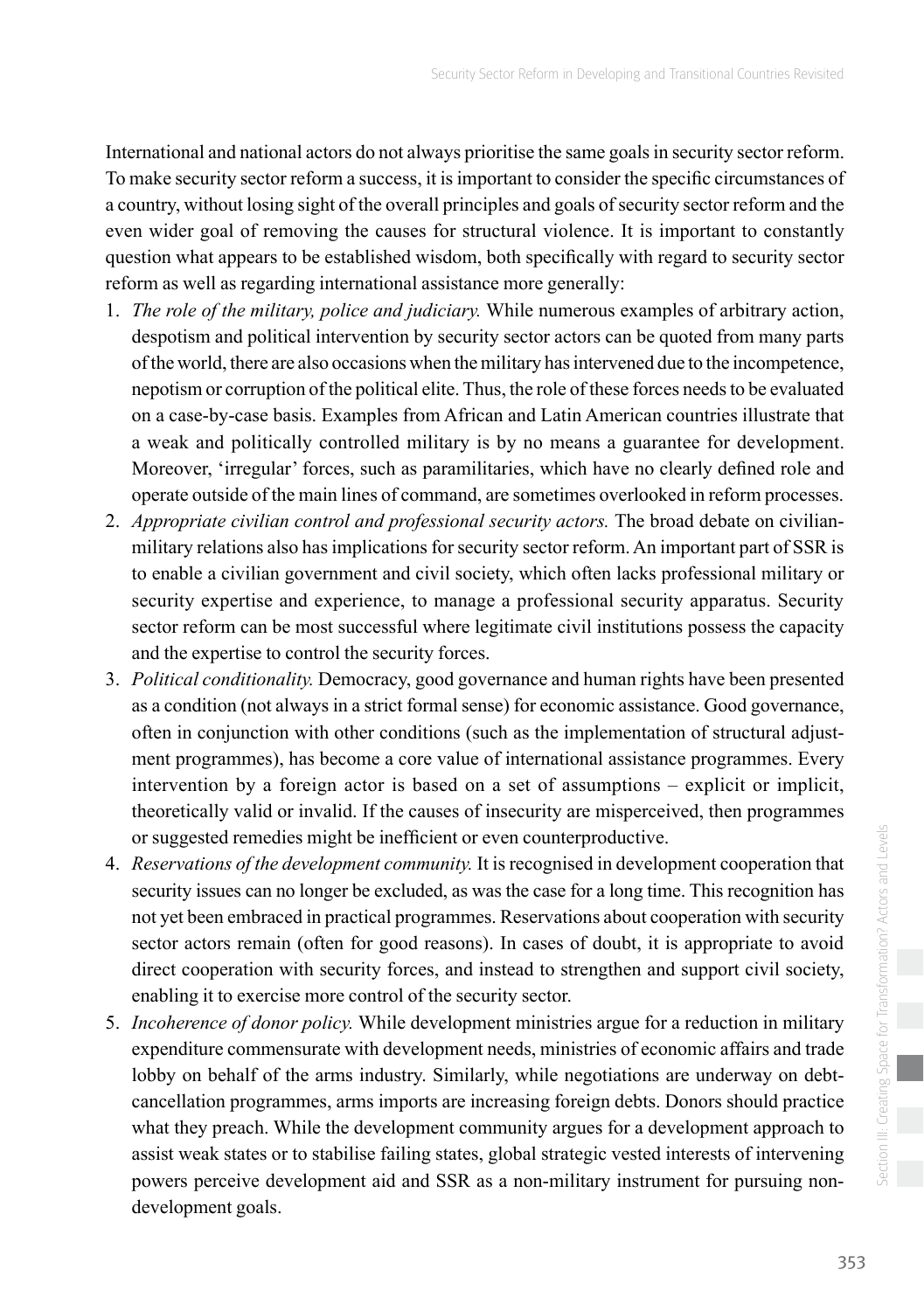- <span id="page-17-0"></span>6. *Turf wars.* Although cooperation among donors is a key concept in development cooperation, the reality often looks different. Competition between different international organisations, governments and NGOs, rather than joint efforts, leaves its mark on programmes.
- 7. *Re-labelling of traditional programmes.* The present popularity of security sector reform concepts can lead to an undifferentiated strategy encompassing almost all areas of economic assistance, amounting in the end to nothing more than a re-labelling of traditional programmes under the guise of security sector reform.
- 8. *Dilemmas of security sector reform.* A number of dilemmas have been mentioned above, namely in the areas of cooperating with the right partners, preventing gender issues from being marginalised, setting the right priorities and achieving donor coherence. In addition, given the economic, political and social constraints in most of the developing and transitional countries, a full-fledged security sector reform programme can mean overkill. A gradual approach, finding a compromise to fully engage local authorities and improvements in transparency that can be properly monitored would be more realistic.

# 6. Conclusions

In order to overcome problems and engage the right people in a meaningful way it is necessary to use an approach that is aware of the problems but nevertheless makes use of the opportunities for security sector reform. Security sector reform will achieve little without a broader process of transformation of the society. But the reverse is also true. The political reform process will get stalled without a thorough transformation of the security sector. It is a process that goes beyond the civil control of the armed forces; it needs to be a process of democratic control.

While the reform process is still ongoing in many countries it can be concluded that countries have performed unevenly in security sector reform, ranging from fundamental and solid progress towards democratic societies including the security system, to single issue or half-hearted reforms. Sometimes security agencies are excluded from the reform process and the executive routinely deploys police or armed forces and a judiciary under its control against political opponents. Security sector reform, so far, also has a mixed record in post-conflict societies because the externally brokered and assisted reform has primarily addressed the warring parties with the most direct involvement in violence, rather than the forces advocating peace. Such a short-term focus has often been necessary to secure the end of hostilities. Nevertheless, it seems that fundamental changes in society, like a regime change or the end of war, are a solid ground for far-reaching reforms, while relatively stable societies are slow to seriously implement security sector reforms. An important conclusion is that the reform of the security sector is not regime-dependent, and democratisation is not by itself a guarantee of reform.

Of course, there remain formidable barriers to comprehensive reforms of the security sector: lack of the most basic civil institutions capable of carrying out reforms; continued authoritarianism;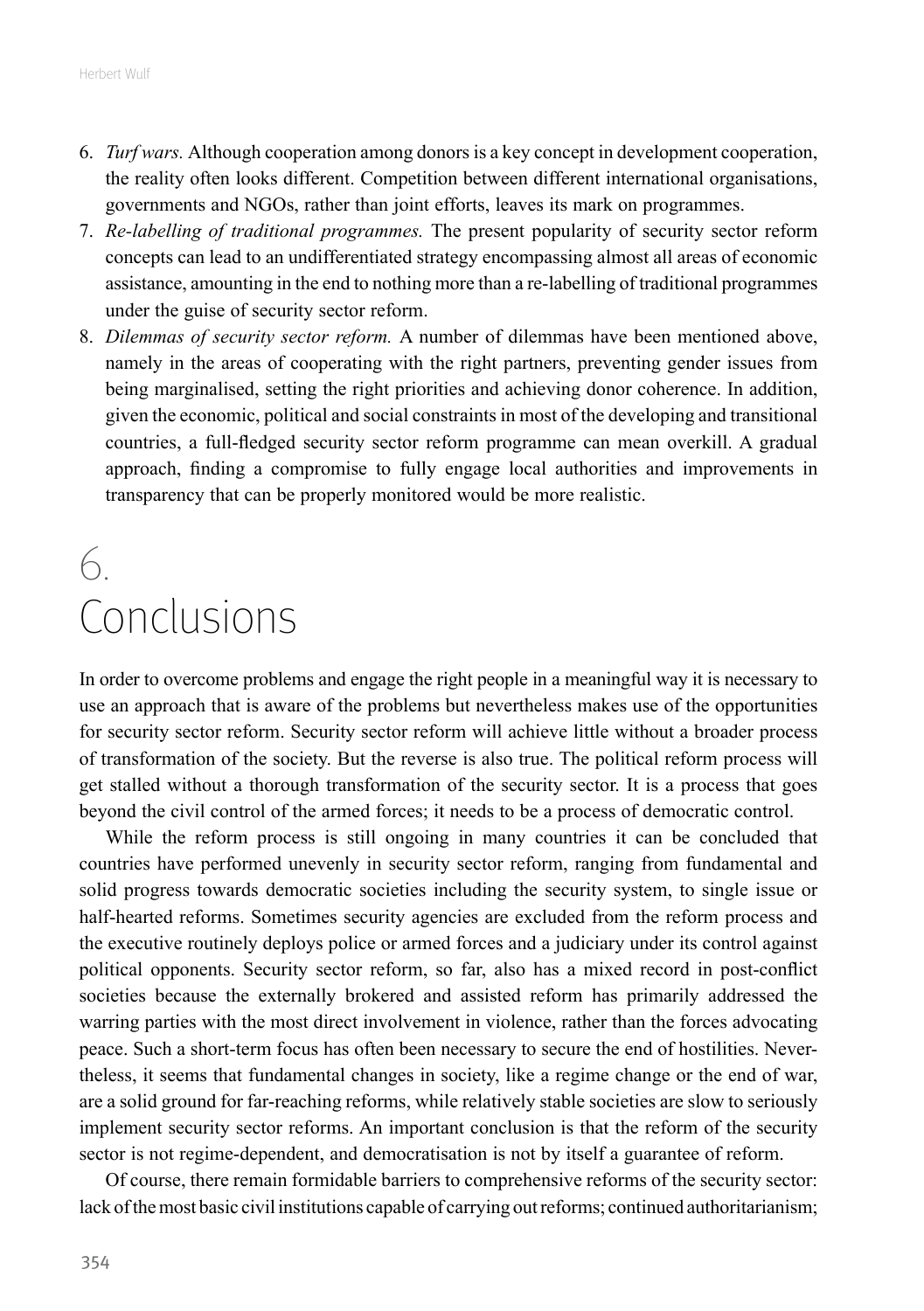continued strife, criminality, ethnic cleavages, warlordism and other legacies in post-conflict situations; lack of political will and commitment in recipient countries; budgetary constraints and last but not least the intervening interest of external politics and powers. Key shortcomings of programmes are lack of domestic ownership, shortage of resources, ad-hoc and piecemeal rather than holistic or comprehensive programmes, lack of coordination among donors, even reluctance among donors to engage in the security sector and weak linkage to regional initiatives.

Donors have expanded and deepened their engagement in security sector reform during the last few years, which is evident from the numbers and kind of activities in which they are engaged and their policy formulations. Nonetheless, it is not always clear whether the assistance that is being provided works towards a holistic and integrated approach to security.

The US-led anti-terror campaign has had negative impacts on accountability and transparency and ignores genuine security sector reform and good governance objectives. Rather, the aims are to strengthen the operational effectiveness of uniformed security services and intelligence in a narrow technical sense. Here the cleavage between concepts of 'human' and 'hard' security doctrines (the latter based primarily on military or police force) becomes most obvious.

Interestingly and paradoxically, while much of the international political and academic debate has addressed concepts of wider security (with a non-military or defensive focus), many governments, both in developing and transitional countries as well as in developed countries, have become concerned with 'hard' security. This is largely due to pressing local and international problems like organised crime, internal wars and gross human rights violations which seem to call for an immediate domestic or international military or police response, rather than a long-term reform concept. But it is also due to narrowly perceived military-based concepts, propagated in the name of stabilisation of weak or failing states in order to uphold vested interests of external powers. In part this is a response to a feeling that security sector reform in a broad sense does not necessarily address the immediate security needs.

Despite some critical observations and shortcomings of reform programmes, on balance it can be considered a progressive development that security sector reform and security problems are no longer exclusively in the realm of 'hard' security advocates, but now play an important part in development discussion and assistance. At the same time, it has to be clear to the advocates of security sector reform that this approach addresses an important part, but only a certain part of the problem. The underlying structural causes of interstate and especially intrastate crises cannot be resolved through quick fixes. Security sector reform does not end with the cessation of the most obvious gross violence and warfare. It is a medium-range reform programme, which has to be embedded in a long-term process of peacebuilding.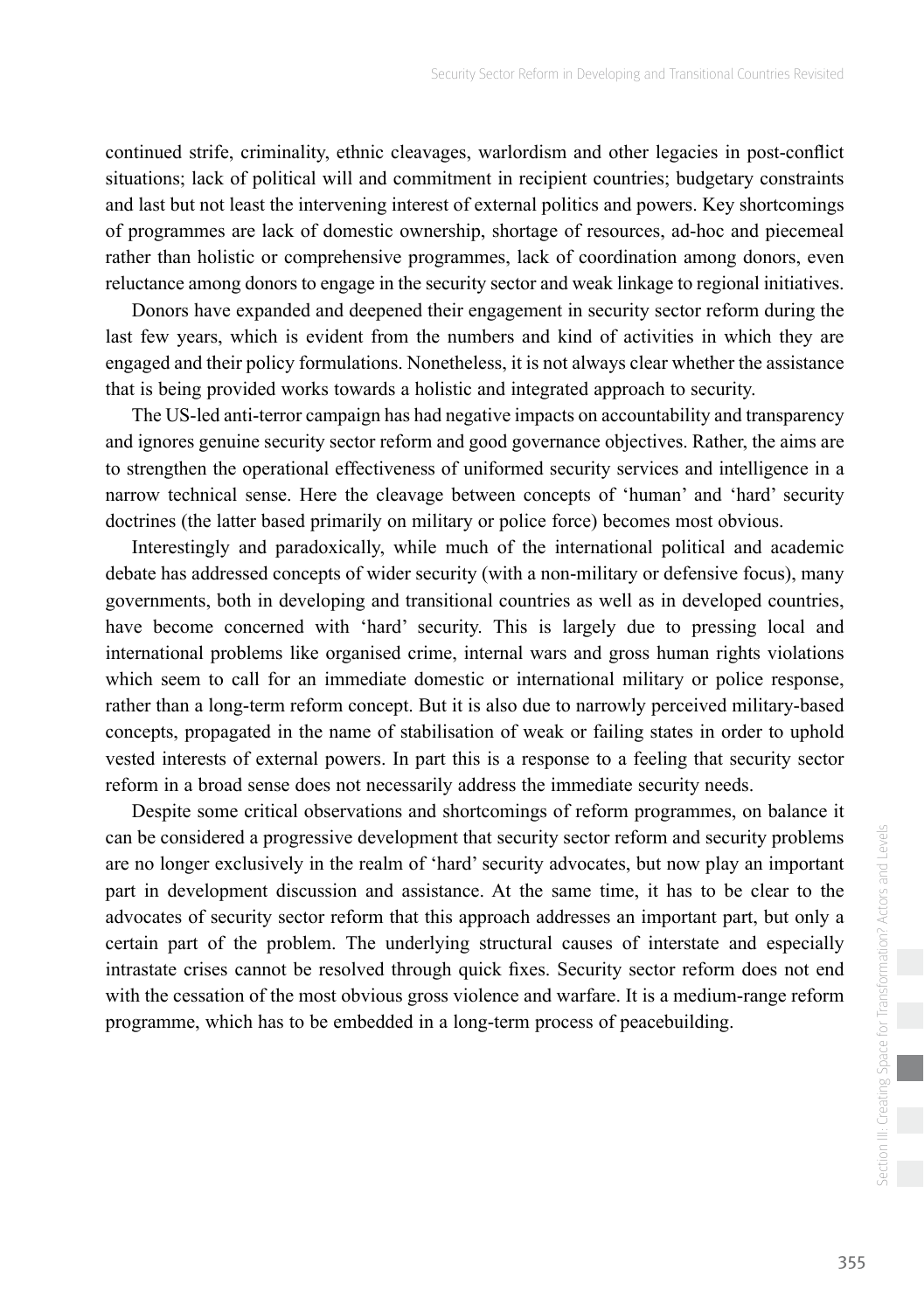### <span id="page-19-0"></span>7. References

- Ball, Nicole 2007. World Bank/IMF: Financial and Programme Support for SSR, in: David Law (ed.). *Intergovernmental Organisations and Security Sector Reform.* DCAF Yearbook 2007. Münster: Lit, 137-156.
- Ball, Nicole 1998. *Spreading Good Practices in Security Sector Reform: Policy Options for the British Government.* London: Saferworld.
- Ball, Nicole, J. Kayode Fayemi, Funmi Olonisakin and Rocklyn Williams, with Martin Rupia 2003. Governance in the Security Sector, in: Nicolas van de Walle and Nicole Ball (eds.). *Beyond Structural Adjustment*. New York: Palgrave, 263-304.
- Born, Hans, Marina Caparini and Philipp Fluri (eds.) 2003. *Security Sector Reform and Democracy in Transitional Societies.* Baden-Baden: Nomos.
- Bryden, Allan 2007. *From Policy to Practice: The OECD's Evolving Role in Security Sector Reform.* Policy Paper 22. Geneva: Geneva Center for the Democratic Control of the Armed Forces (DCAF). Available at [www.dcaf.ch/publications/kms/details.cfm?lng=en&id=43973&nav1=5.](http://www.dcaf.ch/publications/kms/details.cfm?lng=en&id=43973&nav1=5)
- Bryden, Allan and Heiner Hänggi 2005. Reforming and Reconstructing the Security Sector, in: Allan Bryden and Heiner Hänggi (eds.). *Security Governance in Post-Conflict Peacebuilding.* Münster: Lit, 23-43.
- Brzoska, Michael 2003. *Security Sector Reform in Development Donor Perspective: Origins, Theory and Practice.* Occasional Paper 4. Geneva: Geneva Center for the Democratic Control of the Armed Forces (DCAF).
- Brzoska, Michael 2000. The Concept of Security Sector Reform, in: Herbert Wulf (ed.). *Security Sector Reform.* Bonn: Bonn International Center for Conversion (BICC). 6-13.
- Buzan, Barry 2007. *People, States and Fear.* Colchester: ECPR Press.
- Commission on Human Security 2003. *Human Security Now.* New York: Commission for Human Security.
- Department for International Development (DFID) et al. 2003. *The Global Conflict Prevention Pool. A Joint UK Government Approach to Reducing Conflict.* London: DFID.
- European Commission 2006. *A Concept for European Community Support for Security Sector Reform.* COM (2006)253 Final. Brussels, 24 May 2006.
- Farr, Vanessa 2004. Voices from the Margins, in: Clem McCartney, Martina Fischer and Oliver Wils (eds.). *Security Sector Reform. Potentials and Challenges for Conflict Transformation.* Berghof Handbook Dialogue No 2. Berlin: Berghof Research Center, 63-69. Available at [www.berghof](http://www.berghof-handbook.net)[handbook.net.](http://www.berghof-handbook.net)
- Hänggi, Heiner 2004. Conceptualising Security Sector Reform and Reconstruction, in: Allan Bryden and Heiner Hänggi (eds.). *Reform and Reconstruction of the Security Sector.* Münster: Lit, 3-18.
- Luckham, Robin 2003. Democratic Strategies for Security in Transition and Conflict, in: Gavin Cawthra and Robin Luckham (eds.). *Governing Insecurity.* London and New York: Zed Books, 3-28.